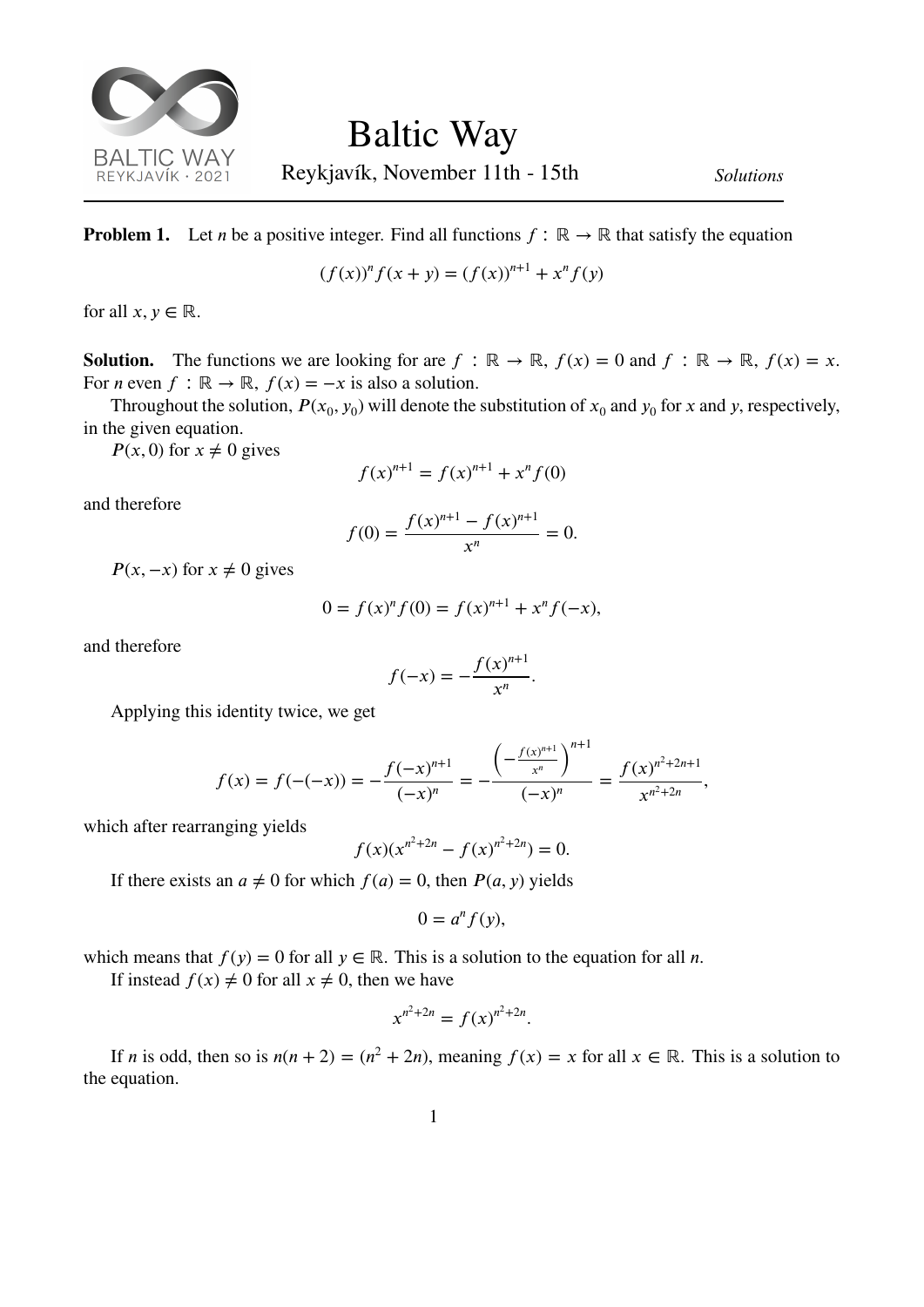

If *n* is even, then so is  $n(n + 2) = (n^2 + 2n)$ , meaning  $f(x) = \pm x$  for all  $x \in \mathbb{R}$ . Both  $f(x) = x$  and  $f(x) = -x$  are solutions to the equation. In all other cases there must exist *x*,  $y \neq 0$  such that  $f(x) = x$ and  $f(y) = -y$ . Then  $P(x, y)$  yields

$$
x^n f(x + y) = x^{n+1} - x^n y,
$$

which after dividing by  $x^n \neq 0$  yields

$$
f(x + y) = x - y.
$$

Since  $(f(x))^2 = x^2$  for all  $x \in \mathbb{R}$ , we have  $(x + y)^2 = (x - y)^2$ . That is  $4xy = 0$  which is impossible as  $x, y \neq 0.$ 

There are therefore no more solutions to the equation.

**Problem 2.** Let  $a, b, c$  be the side lengths of a triangle. Prove that

$$
\sqrt[3]{(a^2+bc)(b^2+ca)(c^2+ab)} > \frac{a^2+b^2+c^2}{2}.
$$

**Solution.** We claim that

$$
a^2 + bc > \frac{a^2 + b^2 + c^2}{2},
$$

which will finish the proof. Note that the claimed inequality is equivalent to

$$
a2 + bc > \frac{a2 + b2 + c2}{2} \iff 2a2 + 2bc > a2 + b2 + c2
$$

$$
\iff a2 > (b - c)2 \iff a > |b - c|,
$$

which holds due to the assumption of  $a, b, c$  being side lengths of a triangle.

**Problem 3.** Determine all infinite sequences  $(a_1, a_2, \dots)$  of positive integers satisfying

$$
a_{n+1}^2 = 1 + (n + 2021)a_n
$$

for all  $n \geq 1$ .

 $\Box$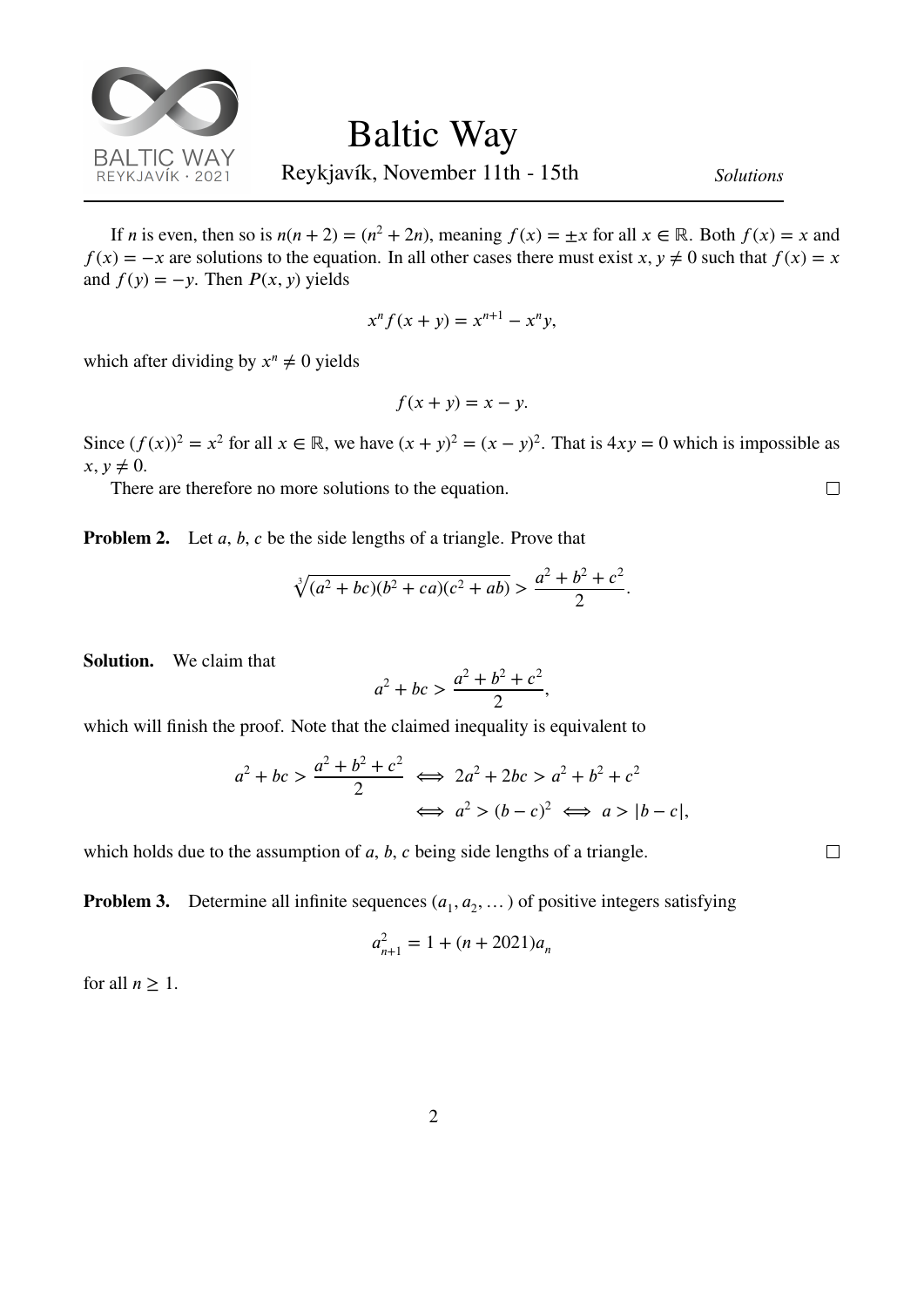

Reykjavík, November 11th - 15th *Solutions*

**Solution.** Clearly  $(a_n)_{n=1}^{\infty} = (n + 2019)_{n=1}^{\infty}$  is a solution. We claim that it is the only one. Assume  $(a_n)_{n=1}^{\infty}$  is a solution. Let  $(b_n)_{n=1}^{\infty} = (a_n - n)_{n=1}^{\infty}$ . We claim:

- 1. If  $b_n < 2019$ , then  $2019 > b_{n+1} > b_n$ .
- 2. If  $b_n > 2019$ , then  $2019 < b_{n+1} < b_n$ .

It is clear that these claims imply that  $b_n = 2019$  for all *n*. Let us prove the claims:

1. Clearly  $a_n < n + 2019$  implies that  $a_{n+1} < (n+1) + 2019$  which already proves one part of the inequality. Suppose that  $b_{n+1} \leq b_n$ . Then

$$
(n+1+b_n)^2 \ge a_{n+1}^2 = 1 + (n+2021)(n+b_n).
$$

Expanding gives

$$
(n+b_n)(b_n-2019)\geq 0
$$

which shows that  $b_n \ge 2019$  contradicting our assumption.

2. It follows in exactly the same way, by just reversing all the inequality signs.

 $\Box$ 

**Problem 4.** Let  $\Gamma$  be a circle in the plane and S be a point on  $\Gamma$ . Mario and Luigi drive around the circle  $\Gamma$  with their go-karts. They both start at S at the same time. They both drive for exactly 6 minutes at constant speed counterclockwise around the track. During these 6 minutes, Luigi makes exactly one lap around  $\Gamma$  while Mario, who is three times as fast, makes three laps.

While Mario and Luigi drive their go-karts, Princess Daisy positions herself such that she is always exactly in the middle of the chord between them. When she reaches a point she has already visited, she marks it with a banana.

How many points in the plane, apart from  $S$ , are marked with a banana by the end of the race?

**Solution 1.** Without loss of generality, we assume that  $\Gamma$  is the unit circle and  $S = (1, 0)$ . Three points are marked with bananas:

(i) After 45 seconds, Luigi has passed through an arc with a subtended angle of 45◦ and is at the point ( √ 2∕2*,* µu  $2/2$ ), whereas Mario has passed through an arc with a subtended angle of 135 $^{\circ}$ and is at the point  $(-\sqrt{2}/2)$ , √ 2∕2). Therefore Daisy is at the point (0*,* √ 2∕2) after 45 seconds. After 135 seconds, Mario and Luigi's positions are exactly the other way round, so the princess is again at the point (0*,* √ 2∕2) and puts a banana there.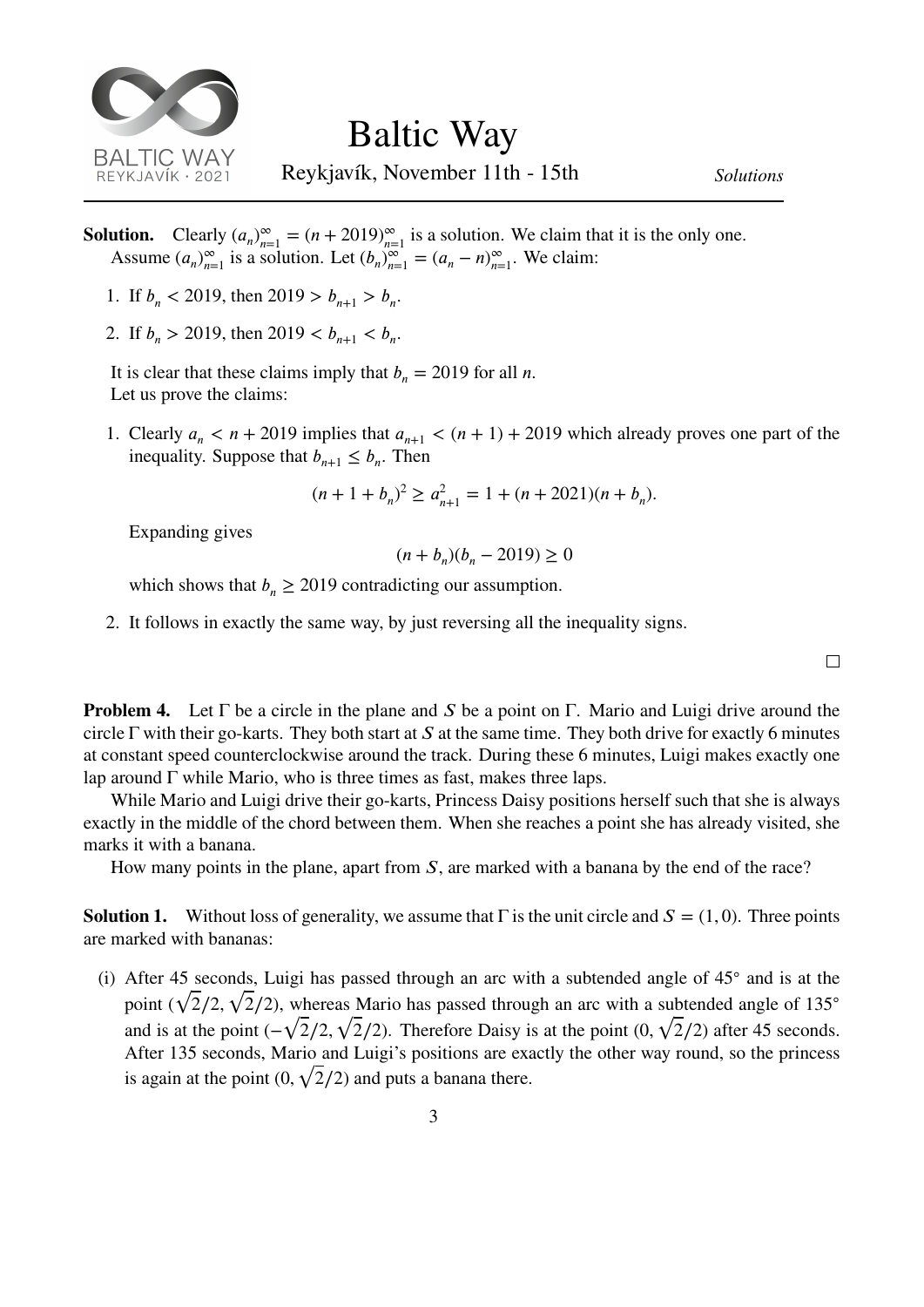

- (ii) Similarly, after 225 seconds and after 315 seconds, Princess Daisy is at the point (0*,*− √ 2∕2) and puts a banana there.
- (iii) After 90 seconds, Luigi is at (0*,* 1) and Mario at (0*,*−1), so that Daisy is at the origin of the plane. After 270 seconds, Mario and Luigi's positions are exactly the other way round, hence Princess Daisy drops a banana at the point (0*,* 0).

We claim that no other point in the plane, apart from these three points and  $S$ , is marked with a banana. Let  $t_1$  and  $t_2$  be two different times when Daisy is at the same place. For  $n \in \{1, 2\}$  we write Luigis position at time  $t_n$  as a complex number  $z_n = \exp(ix_n)$  with  $x_n \in ]0, 2\pi[$ . At this time, Mario is located at  $z_i^3$  $a_i^3$  and Daisy at  $(z_i^3)$  $(\frac{3}{i} + z_i)/2$ . According to our assumption we have  $(z_1^3)$  $(z_1^3 + z_1)/2 = (z_2^3)$  $^{3}_{2}$  + z<sub>2</sub>)/2 or, equivalently,  $(z_1 - z_2)(z_1^2)$  $x_1^2 + z_1 z_2 + z_2^2$  $(z_2^2+1)=0$ . We have  $z_1 \neq z_2$ , so that we must have  $z_1^2$  $z_1^2 + z_1 z_2 + z_2^2$  $n_2^2 = -1.$ 

We proceed with an observation of the structure of  $\Gamma$  as a set of complex numbers. Suppose that  $z \in \Gamma \setminus \{S\}$ . Then  $z + 1 + z^{-1} \in \Gamma$  if and only if  $z \in \{i, -1, -i\}$ . For a proof of the observation note that  $z + 1 + z^{-1} = z + 1 + \overline{z}$  is a real number for every  $z \in \mathbb{C}$  with norm  $|z| = 1$ . So it lies on the unit circle if and only if it is equal to 1, in which case the real part of z is equal to 0, or it is equal to  $-1$ , in which case the real part of z is equal to  $-1$ . We apply the observation to the number  $z = z_1/z_2$ , which satisfies the premise since  $z + 1 + \overline{z} = -\overline{z_1} \cdot \overline{z_2} \in \Gamma$ . Therefore, one of the following cases must occur.

- (i) We have  $z = \pm i$ , that is,  $z_1 = \pm i z_2$ . Without loss of generality we may assume  $z_2 = i z_1$ . It follows that  $-1 = z_1^2$  $x_1^2 + z_1 z_2 + z_2^2$  $z_2^2 = iz_1^2$ , so that  $z_1 = \exp(i\pi/4)$  or  $z_1 = \exp(5i\pi/4)$ . In the former case  $(z_1, z_2) = (\exp(i\pi/4), \exp(3i\pi/4))$ , which matches case (1) above. In the latter case  $(z_1, z_2) = (\exp(5i\pi/4), \exp(7i\pi/4))$ , which matches case (2) above.
- (ii) We have  $z = -1$ , that is,  $z_2 = -z_1$ . It follows that  $-1 = z_1^2$  $_1^2$  +  $z_1z_2$  +  $z_2^2$  $z_2^2 = z_1^2$  $z_1^2$ , so that  $z_1 = i$  or  $z_1 = -i$ . This matches case (3) above.



Depiction of the path Daisy takes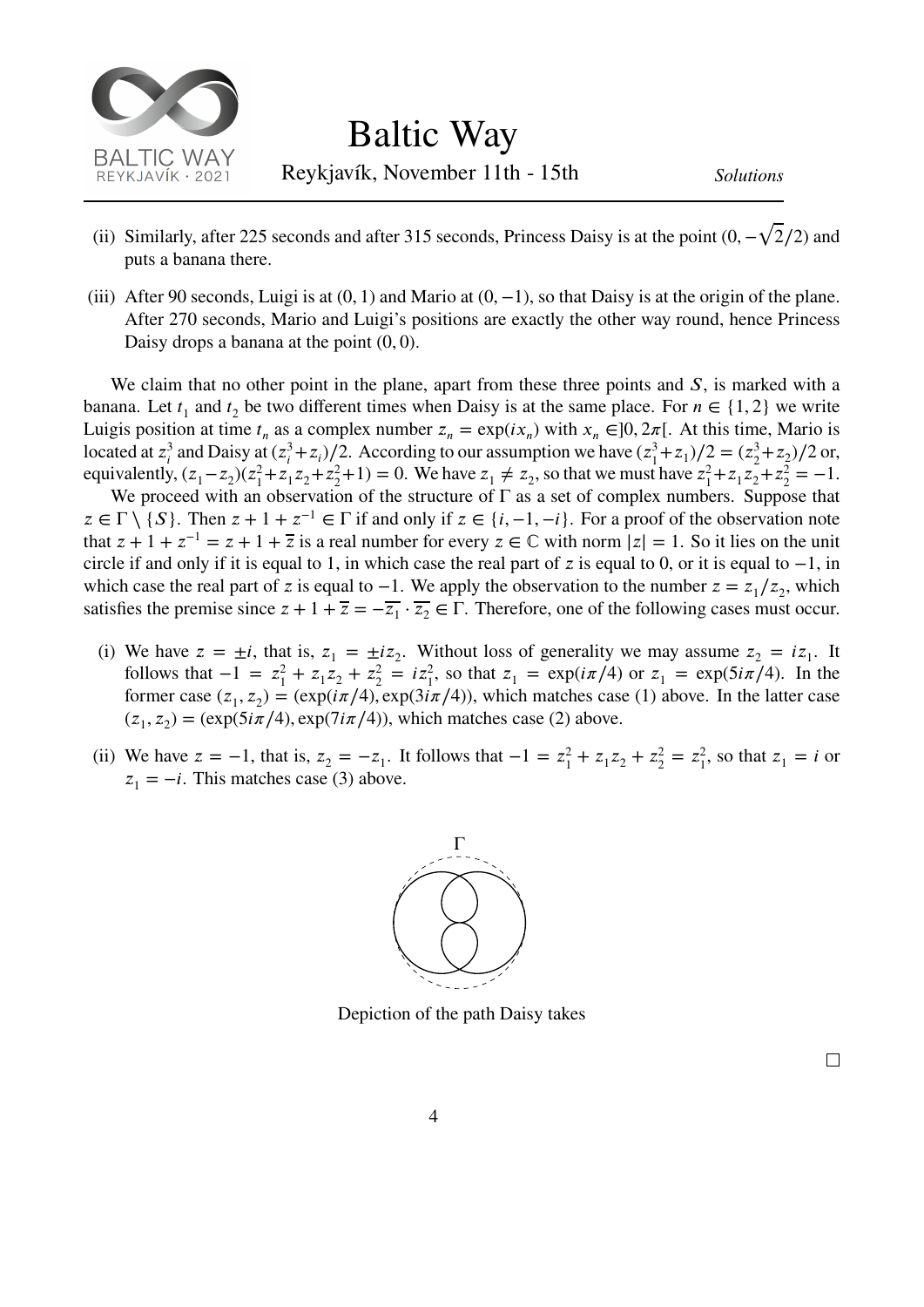

**Solution 2.** We represent the position of Luigi and Mario by  $(t, 3t)$  (mod 1), so when Luigi is at angle  $t \cdot 2\pi$ , Mario is at an angle  $3t \cdot 2\pi$ .

A chord (if it is not the diameter is determined by its midpoint. Therefore Daisy revisit a location only if

$$
(x, 3x) \equiv (3y, y) \pmod{1}
$$

for different value of  $x, y \pmod{1}$ . By inspection, the three locations are visited twice.



 $\Box$ 

**Problem 5.** Let  $x, y \in \mathbb{R}$  be such that  $x = y(3 - y)^2$  and  $y = x(3 - x)^2$ . Find all possible values of  $x + y$ .

**Solution 1.** The set  $\{0, 3, 4, 5, 8\}$  contains all possible values for  $x + y$ .

A pair  $(x, x) \in \mathbb{R}^2$  satisfies the equations if and only if  $x = x(3 - x)^2$ , and it is easy to see that this cubic equation has the solution set  $\{0, 2, 4\}$ . These pairs give us 0, 4 and 8 as possible values for  $x + y$ .

Assuming  $x \neq y$  let s be the sum  $x + y$  and p be the product xy. Subtracting the first equation from the second and cancelling out the term  $x - y$  we get

$$
p = s^2 - 6s + 10.
$$

Adding the two equations gives

 $0 = s(s^2 - 3p) - 6(s^2 - 2p) + 8s.$ 

Together the equations give

$$
0 = s3 - 12s2 + 47s - 60 = (s - 3)(s - 4)(s - 5).
$$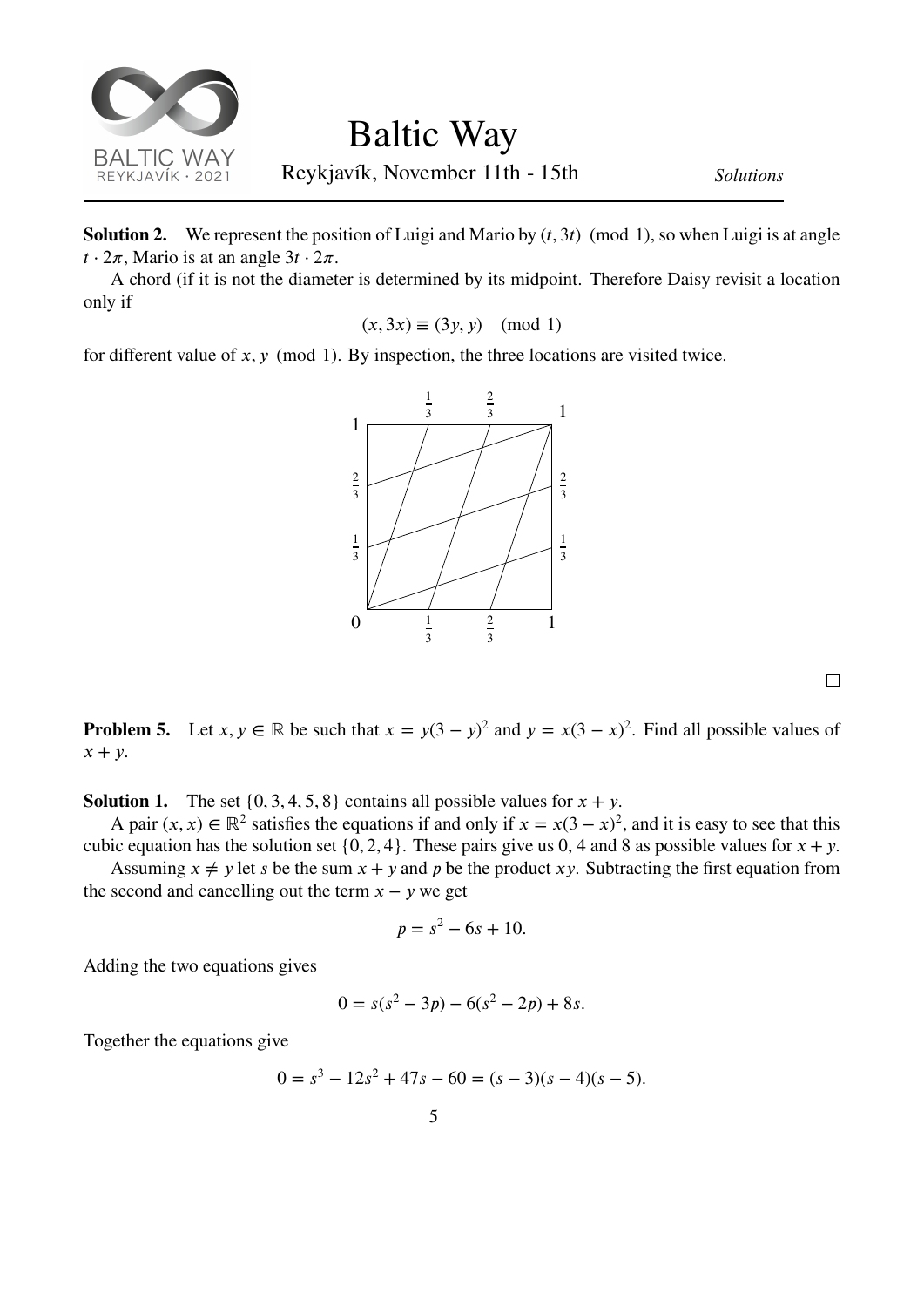

The only possible values for  $x + y$  when  $x \neq y$  are therefore 3,4 and 5. We have already seen that  $x + y = 4$  has a solution  $x = y = 2$ .

Next we investigate the case  $x + y = 3$ . Here we can simplify the given equations as  $x = yx^2$  and  $y = xy^2$ . The number x cannot be zero in this case, since otherwise y and k would also be zero. We can conclude that  $xy = 1$ . The equations  $x + y = 3$  and  $xy = 1$ , according to Vieta's Theorem, imply that x and y are the solutions of the equation  $\lambda^2 - 3\lambda + 1 = 0$ . Hence

$$
(x, y) = \left(\frac{3 + \sqrt{5}}{2}, \frac{3 - \sqrt{5}}{2}\right)
$$
 or  $(x, y) = \left(\frac{3 - \sqrt{5}}{2}, \frac{3 + \sqrt{5}}{2}\right)$ 

and it is easy to verify that both pairs satisfy the equations. These pairs give us 3 as a possible value for  $x + y$ .

A simple calculation shows that if a pair  $(x, y) \in \mathbb{R}^2$  satisfy the equations, then the pair  $(4 - x, 4 - y)$ is solution to the equations. From the pairs we have just found, we can therefore construct pairs of solutions

$$
(x, y) = \left(\frac{5 - \sqrt{5}}{2}, \frac{5 + \sqrt{5}}{2}\right)
$$
 and  $(x, y) = \left(\frac{5 + \sqrt{5}}{2}, \frac{5 - \sqrt{5}}{2}\right)$ ,

which give us 5 as a possible value for  $x + y$ .

**Solution 2.** Let  $f(x) = x(3 - x)^2$ . It is easy to check that if  $x < 0$  then  $f(x) < x$ . In particular  $f(f(x)) < f(x) < x$  in this case, so that the pair  $(x, f(x))$  cannot be a solution. Similarly,  $f(x) > x$  if  $x > 4$ , so the pair  $(x, f(x))$  cannot be a solution in this case either.

Suppose that  $(x, y) \in \mathbb{R}^2$  is a solution. According to the previous remark  $x \in [0, 4]$ , and similarly,  $y \in [0, 4]$ . Hence we may write  $x = 2 + 2r$  and  $y = 2 + 2s$  with  $r, s \in [-1, 1]$ . After substitution and simplification, the equation  $x = y(3 - y)^2$  transforms into the equation  $r = 4s^3 - 3s$ . Recall the trigonometric identities for threefold angles. If  $s = cos(\alpha)$  for some  $\alpha \in \mathbb{R}$ , then  $r = 4 cos^3(\alpha)$  –  $3\cos(\alpha) = \cos(3\alpha)$ . In the same way  $s = 4r^3 - 3r = \cos(9\alpha)$ .

We can deduce that  $9\alpha = 2\pi m + \alpha$  or  $9\alpha = 2\pi l - \alpha$  for some integers m and l. In the former case we have  $8\alpha = 2\pi m$ , so that  $m \in \{0, 1, 2, 3, 4\}$ , and the corresponding possible pairs of solutions can be found in Figure [1.](#page-6-0) In the former case we have  $10\alpha = 2\pi l$ , so that  $l \in \{0, 1, 2, 3, 4, 5\}$ , where  $l = 0$  and  $l = 5$  result in angles that we have already considered in the first case. We consider the other options in Figure [2](#page-6-1) taking into account the well-known identities  $cos(\pi/5) = (1 + \sqrt{5})/4$  and cos(3 $\pi/5$ ) = (1 –  $\sqrt{5}/4$ .

 $\Box$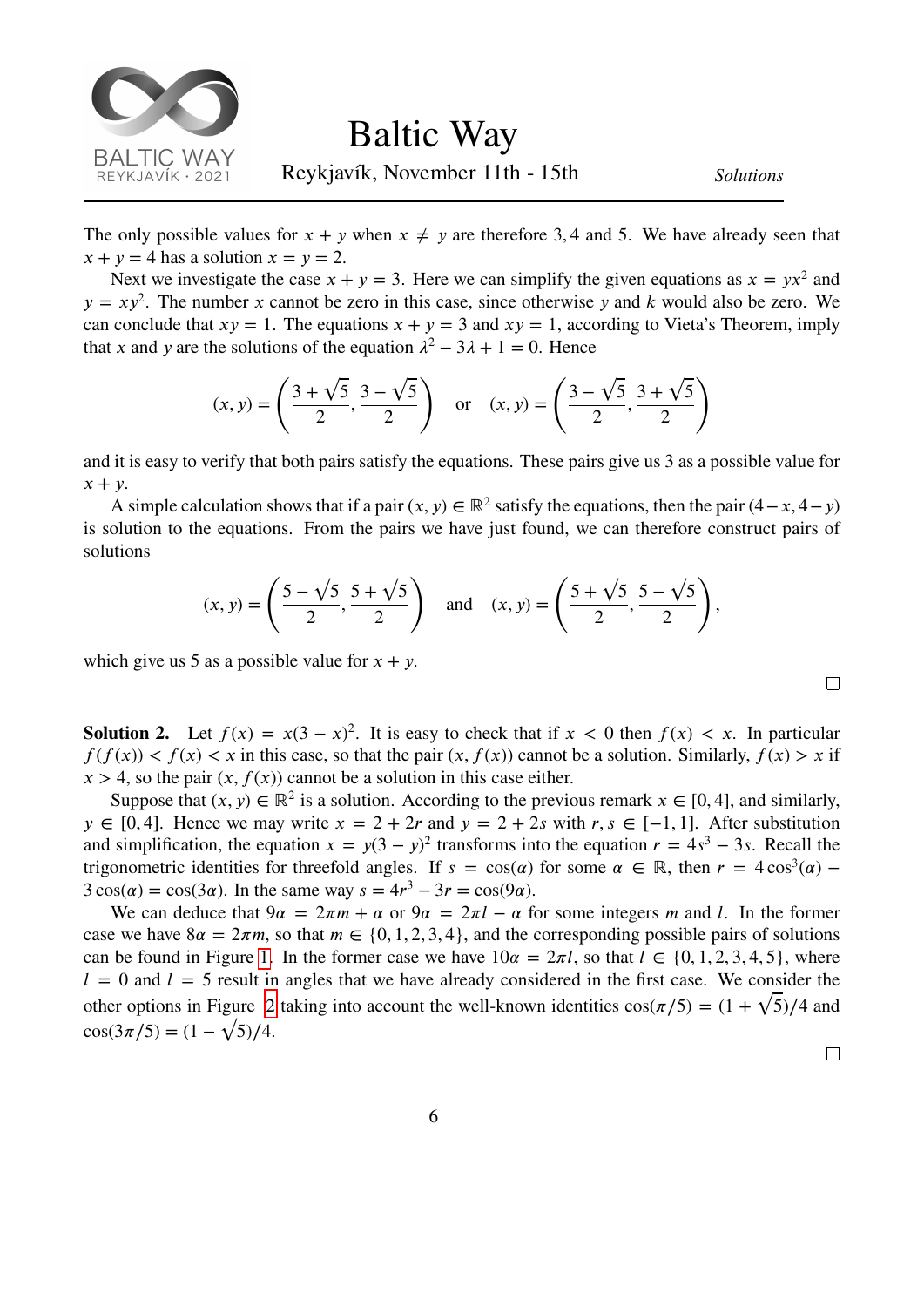

Baltic Way

Reykjavík, November 11th - 15th *Solutions*

<span id="page-6-0"></span>

| $\pm m^{+}$    | $+8\alpha$ | $\alpha$          |               |              | x                                               | $x + y$ |
|----------------|------------|-------------------|---------------|--------------|-------------------------------------------------|---------|
|                |            |                   |               |              |                                                 |         |
| 1 <sup>1</sup> | $2\pi$     | $\pi/4$           | $\sqrt{2/2}$  |              | $-\sqrt{2}/2$   2 + $\sqrt{2}$   2 - $\sqrt{2}$ |         |
| 2              | $+4\pi$    | $\pi/2$           |               |              |                                                 |         |
| 3              |            | $6\pi$   $3\pi/4$ | $-\sqrt{2}/2$ | $\sqrt{2/2}$ | $ 2-\sqrt{2} 2+\sqrt{2} $                       |         |
|                | $8\pi$     | $\pi$             |               |              |                                                 |         |

Figure 1: Pairs of solutions and their sums

<span id="page-6-1"></span>

|  | $l \mid 10\alpha \mid \alpha \mid r \mid s \mid x \mid y \mid x+y$                                                     |  |  |
|--|------------------------------------------------------------------------------------------------------------------------|--|--|
|  | $1 \mid 2\pi \mid \pi/5 \mid (1+\sqrt{5})/4 \mid (1-\sqrt{5})/4 \mid (5+\sqrt{5})/2 \mid (5-\sqrt{5})/2 \mid$          |  |  |
|  | $2   4\pi   2\pi/5   (-1+\sqrt{5})/4   (-1-\sqrt{5})/4   (3+\sqrt{5})/2   (3-\sqrt{5})/2  $                            |  |  |
|  | $\left[ 6\pi \left[ 3\pi/5 \right] (1-\sqrt{5})/4 \right] (1+\sqrt{5})/4 \left[ (5-\sqrt{5})/2 \right] (5+\sqrt{5})/2$ |  |  |
|  | $4   8\pi   4\pi/5   (-1-\sqrt{5})/4   (-1+\sqrt{5})/4   (3-\sqrt{5})/2   (3+\sqrt{5})/2  $                            |  |  |

Figure 2: Pairs of solutions and their sums

**Problem 6.** Let *n* be a positive integer and *t* be a non-zero real number. Let  $a_1, a_2, ..., a_{2n-1}$  be real numbers (not necessarily distinct). Prove that there exist distinct indices  $i_1, i_2, \ldots, i_n$  such that, for all  $1 \leq k, l \leq n$ , we have  $a_{i_k} - a_{i_l} \neq t$ .

**Solution.** Let  $G = (V, E)$  be a graph with vertex set  $V = \{1, 2, ..., 2n - 1\}$  and edge set  $E =$  $\{ \{i, j\} : |a_i - a_j| = t \}.$ 

Note that G has no odd cycles. Indeed, if  $j_1, \ldots, j_{2k+1}$  is a cycle, then for all  $\ell = 1, 3, 5, \ldots, 2k-1$  the number  $a_{j_e}$  differs from  $a_{j_{e+2}}$  by 2t or 0. Hence  $a_{j_1}$  differs from  $a_{j_{2k+1}}$  by an even multiple of t. Therefore there is no edge between  $j_1$  and  $j_{2k+1}$  contradicting the assumption that  $j_1, \ldots, j_{2k+1}$  is a cycle.

Since G has no odd cycles, it is bipartite. Therefore V can be split into two disjoint sets  $V_1$ ,  $V_2$  such that there is no edge between any two vertices of  $V_1$  and there are no edges between any two vertices in  $V_2$ . Since V has  $2n - 1$  elements, one of the sets  $V_1$ ,  $V_2$  has at least *n* elements. Without loss of generality assume that  $V_1$  has at least *n* elements. Then for  $k = 1, 2, ..., n$  simply define  $i_k$  to be the *k*-th least element of  $V_1$ . П

**Problem 7.** Let  $n > 2$  be an integer. Anna, Edda and Magni play a game on a hexagonal board tiled with regular hexagons, with  $n$  tiles on each side. The figure shows a board with 5 tiles on each side. The central tile is marked.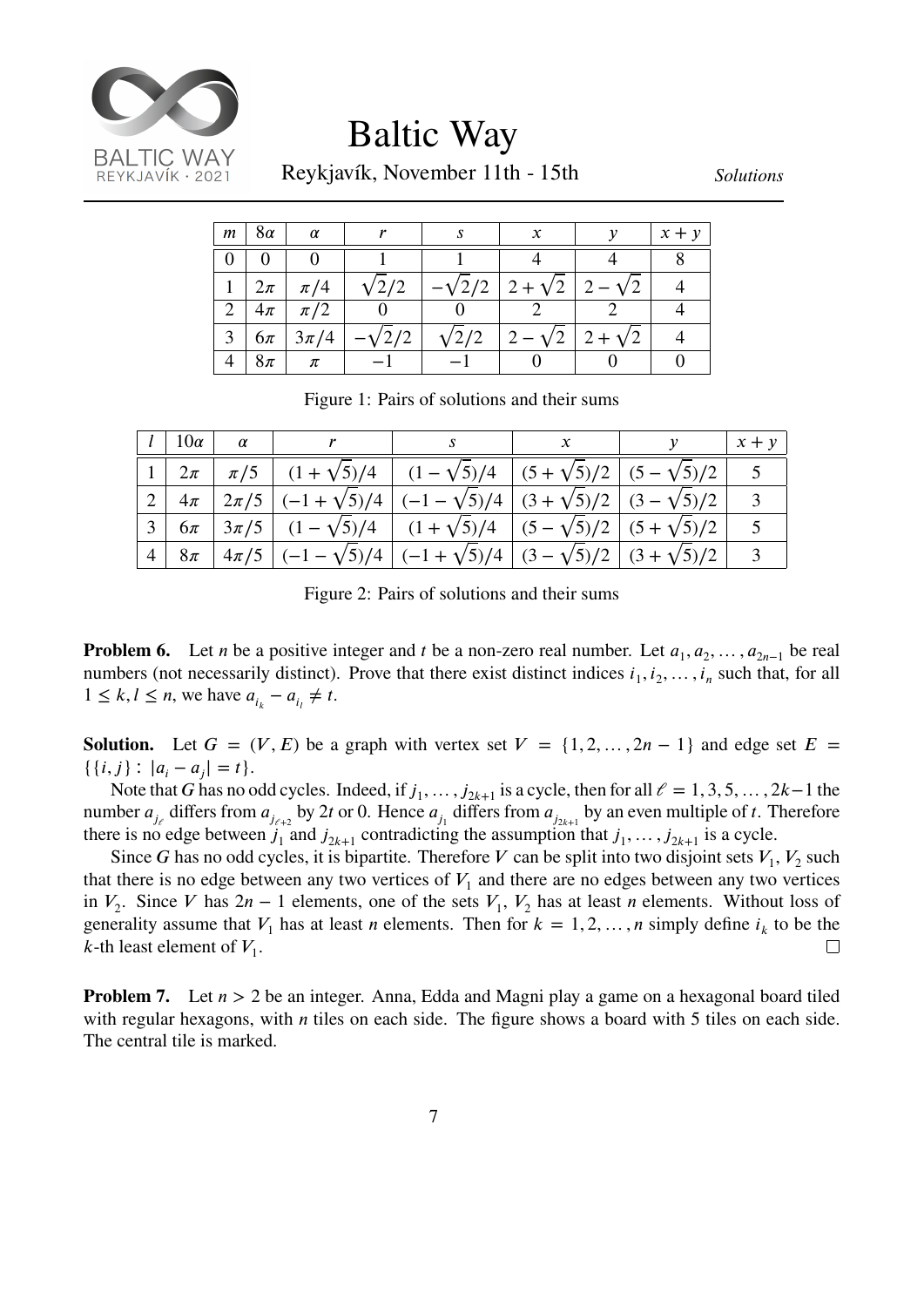

Baltic Way

Reykjavík, November 11th - 15th *Solutions*

The game begins with a stone on a tile in one corner of the board. Edda and Magni are on the same team, playing against Anna, and they win if the stone is on the central tile at the end of any player's turn. Anna, Edda and Magni take turns moving the stone: Anna begins, then Edda and then Magni, and so on.

The rules for each player's turn are:

- Anna has to move the stone to an adjacent tile, in any direction.
- Edda has to move the stone straight by two tiles in any of the 6 possible directions.
- Magni has a choice of passing his turn, or moving the stone straight by three tiles in any of the 6 possible directions.



Find all  $n$  for which Edda and Magni have a winning strategy.

<span id="page-7-0"></span>**Solution.** We colour the board in three colours in such a way that no neighbouring tiles are of the same colour. We can give each hexagon a coordinate using  $\vec{e_1} = (1, 0)$  and  $\vec{e_2} = (\cos(120^\circ, \sin(120^\circ)) =$ ( −1  $\frac{1}{2}$ ,  $\sqrt{3}$ 2 ı<br>\ as basis. Let the central tile be the origin. Then each hexagon has center at  $a \cdot \vec{e_1} + b \cdot \vec{e_2}$ ,  $(a, b) \in$  $\mathbb{Z}^2$ . The tuple  $(a, b)$  is the coordinate for a given hexagon its neighbours are  $(a + 1, b)$ ,  $(a + 1, b + 1)$ ,  $(a, b + 1)$ ,  $(a - 1, b)$ ,  $(a - 1, b - 1)$  and  $(a, b - 1)$ . We colour the hexagon with coordinates  $(a, b)$  with colour number  $(a + b)$  (mod 3). It is clear that neighbouring hexagons do not share a colour. (In fact this is the only three colouring of a hexagonal tiling). See figure [3](#page-7-0).



Figure 3: Three colouring of the hexagonal tiling for 5 hexagons on each side

We see that if  $n \equiv 1 \pmod{3}$ , the stone begins in a tile in the same colour as the central tile, let that colour be grey. By regarding a few cases, we see that whatever Anna does, Edda and Magni can end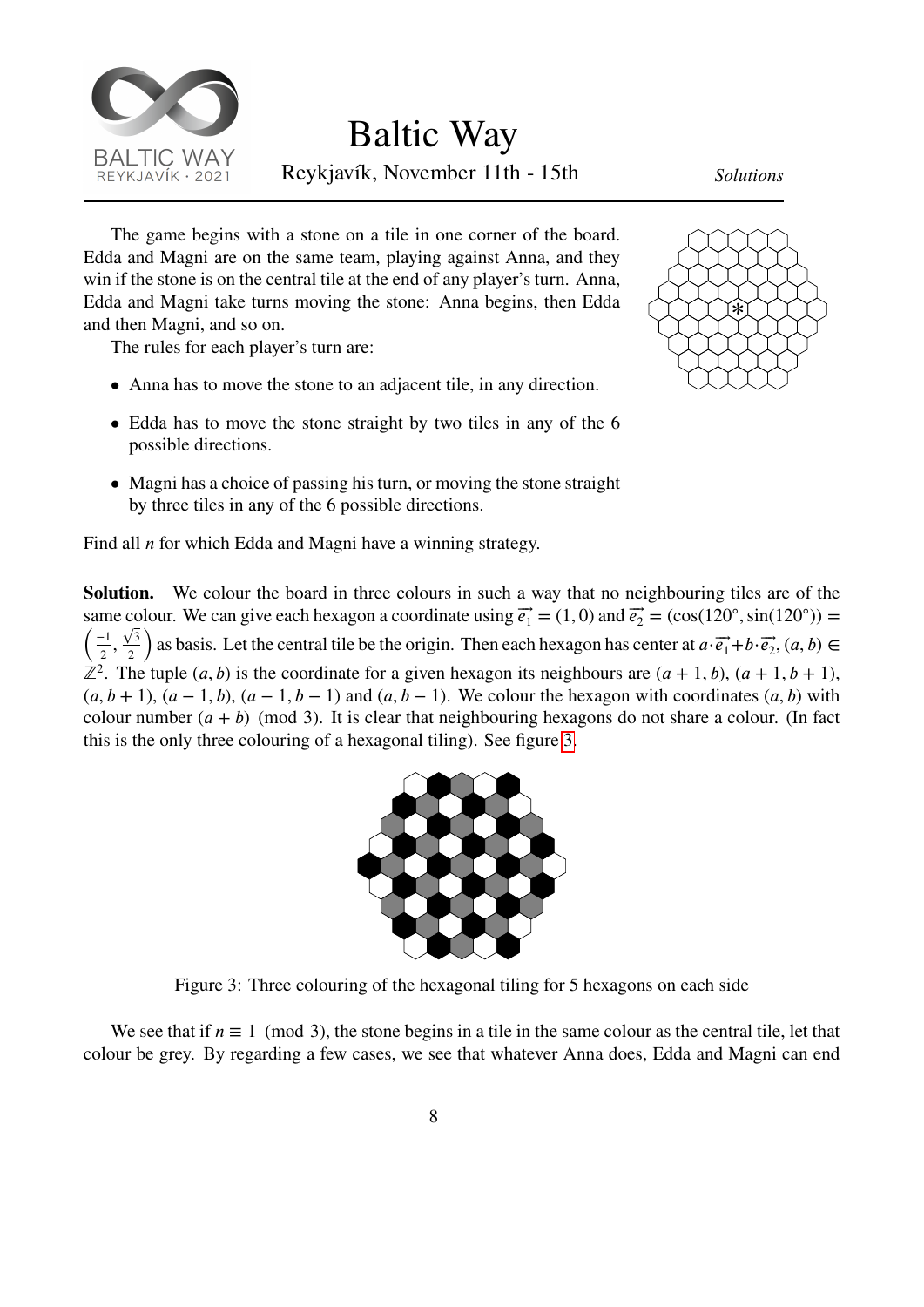

their turns by getting the stone to a prescribed grey tile of the closest grey tiles. Therefore they can get the stone to the central tile.

If  $n \neq 1 \pmod{3}$ , the stone does not begin on the same grey colour as the central tile. Say the stone begins on a white tile, and say the third colour is black. Anna can always move the stone to a grey tile that is not on the same horizontal/diagonal line as the central tile. Then Anna moves the stone to a white or black tile. After Magni moves the stone is still again on a white/black tile. Anna can continue this indefinitely, with the stone never reaching the central tile.

 $\Box$ 

**Problem 8.** We are given a collection of  $2^{2^k}$  coins, where k is a non-negative integer. Exactly one coin is fake. We have an unlimited number of service dogs. One dog is sick but we do not know which one. A test consists of three steps: select some coins from the collection of all coins; choose a service dog; the dog smells all of the selected coins at once. A healthy dog will bark if and only if the fake coin is amongst them. Whether the sick dog will bark or not is random.

Devise a strategy to find the fake coin, using at most  $2^k + k + 2$  tests, and prove that it works.

$$
\overbrace{\qquad \qquad }^{\text{length } 2^k}
$$

**ے** ت

**Solution.** Number the coins by  $2<sup>k</sup>$ -digit binary numbers from  $00...0$  to 11 ... 1. Let  $A_i$  be the set of coins which have 0 in *i*-th position of the binary number. The first  $2<sup>k</sup>$  tests we perform with the help of  $2^k$  different dogs. In the *i*-th test we determine whether the set  $A_i$  contains the fake coin. With out loss of generality we may assume that the dogs determined that all the digits in the number of the fake coin are 0's. Due to the possible presence of the sick dog in these tests, it means in fact that the binary number of the fake coin contains at most one 1. length  $2^k$ 

In the next test we let a new dog determine whether the coin 00 … 0 is genuine. If the new dog barks then the coin is really fake, for otherwise two dogs had given us a false answer. If the new dog does not bark we find a dog we have not used before to test the suspected coin.

(i) If the last two dogs disagree one of them must be sick and hence the first  $k$  dogs must be healthy. length  $2^k$ **ے** ت

In this case the coin 00 … 0 is the fake one.

(ii) If the last two dogs agree (by not barking) it follows that both of them are healthy. The reason is that if one of the last two dogs was sick and did not bark, it would mean that the first  $k$  dogs were length  $2^k$ **ے** ت

healthy, implying that the coin 00 … 0 is fake, but then the other of the last two dogs is healthy and did not bark at the fake coin, a contradiction.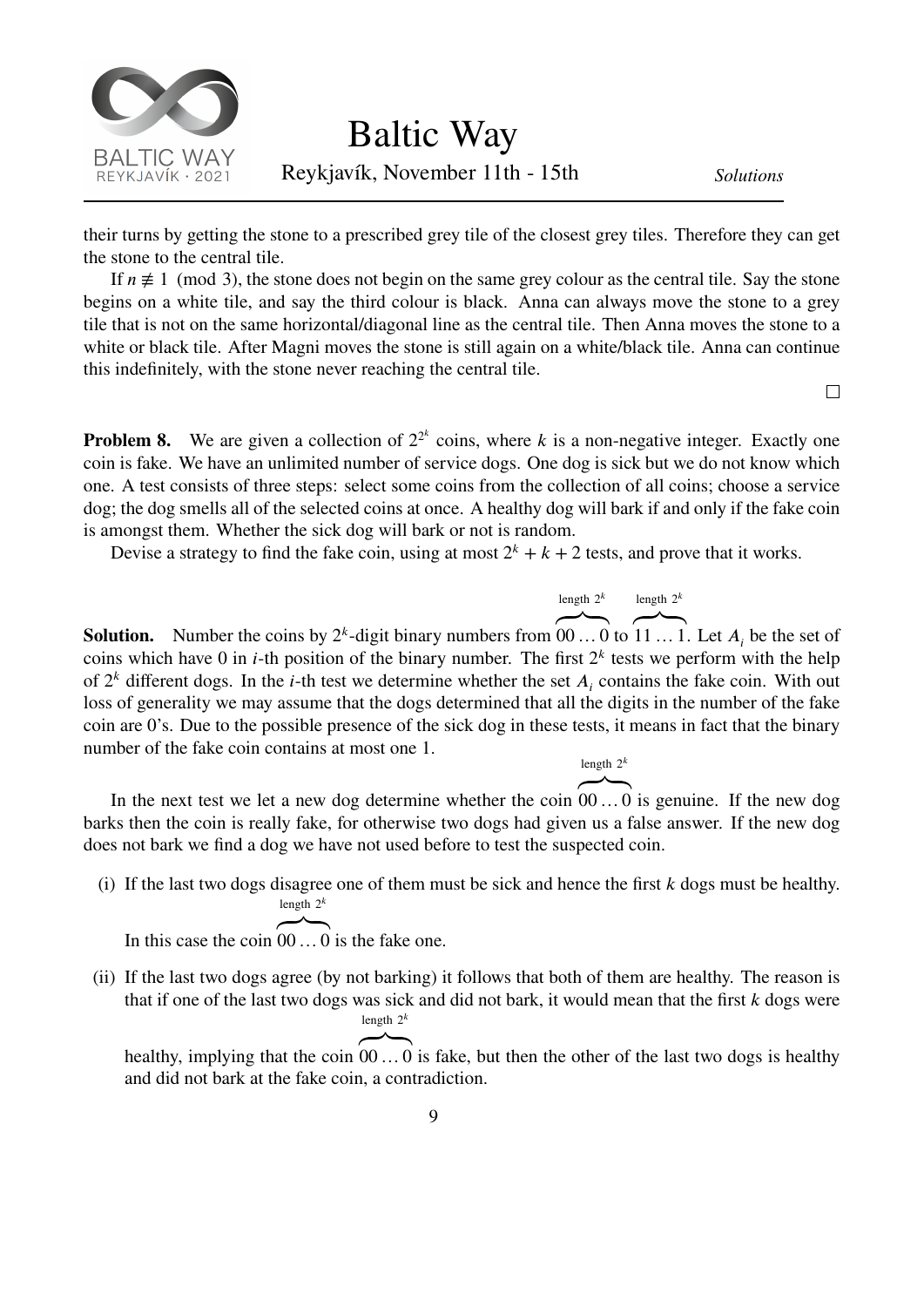

Reykjavík, November 11th - 15th *Solutions*

Therefore one of the first  $2^k$  dogs gave a wrong verdict. In this case we have  $2^k$  possible candidates for the fake coin. We can find the fake coin using the last dog and  $k$  tests using binary search.

It follows that no more than  $2^k + k + 2$  tests are needed.

 $\Box$ 

**Problem 9.** We are given 2021 points on a plane, no three of which are collinear. Among any 5 of these points, at least 4 lie on the same circle. Is it necessarily true that at least 2020 of the points lie on the same circle?

**Solution.** The answer is positive.

Let us first prove a lemma that if 4 points *A*, *B*, *C*, *D* all lie on circle  $\Gamma$  and some two points *X*, *Y* do not lie on Γ, then these 6 points are pairs of intersections of three circles, circle Γ and two other circles. Indeed, according to the problem statement there are 4 points among  $A, B, C, X, Y$  which are concyclic. These 4 points must include points  $X$  and  $Y$  because if one of them is not, then the other one must lie on Γ. Without loss of generality, take A, B, X, Y to lie on the same circle. Similarly for points  $A, C, D, X, Y$  there must be 4 points which are concyclic. Analogously, they must include points X and  $Y$ . Point  $A$  cannot be one of them because two circles cannot have more than two common points. Therefore, points  $C, D, X, Y$  are concyclic which proves the lemma.

Let us first solve the problem for the case for which there exist 5 points which lie on one circle Γ. Label these points *A*, *B*, *C*, *D*, *E*. Let us assume that there exists two points which do not lie on Γ, label them *X* and *Y*. According to the previously proven lemma, points *A*, *B*, *C*, *D*, *X*, *Y* must be the pairwise intersections of 3 circles. Without loss of generality, let the intersections of Γ with one of the other circles be A and B and with the other circle C and D. Similarly,  $A, B, C, E, X, Y$  must be the pairwise intersections of three circles one of which is Γ. This is not possible as none of the points *A, B, C* lies on the circumcircle of triangle *EXY*. This contradiction shows that at most 1 point can lie outside circle Γ, i.e. at least 2020 points lie on circle Γ.

It remains to look at the case for which no 5 points lie on the same circle. Let  $A, B, C, D, E$  be arbitrary 5 points. Without loss of generality, let  $A, B, C, D$  be concyclic and  $E$  a point not on this circle. According to the lemma, for every other point  $F$  and points  $A, B, C, D, E$ , the 6 points are the intersections of circle Γ and some two other circles. But in total, there are 3 such points because one of the two circles must go through  $E$  and some 2 points out of  $A, B, C, D$ , while the other circle must go through point  $E$  and the other two points out of  $A, B, C, D$ . There are only three partitions of  $A, B, C, D$ into two sets. There is a contradiction, as there are  $2021 > 5 + 3$  points in total.  $\Box$ 

**Problem 10.** John has a string of paper where *n* real numbers  $a_i \in [0, 1]$ , for all  $i \in \{1, ..., n\}$ , are written in a row. Show that for any given  $k < n$ , he can cut the string of paper into k non-empty pieces, between adjacent numbers, in such a way that the sum of the numbers on each piece does not differ from any other sum by more than 1.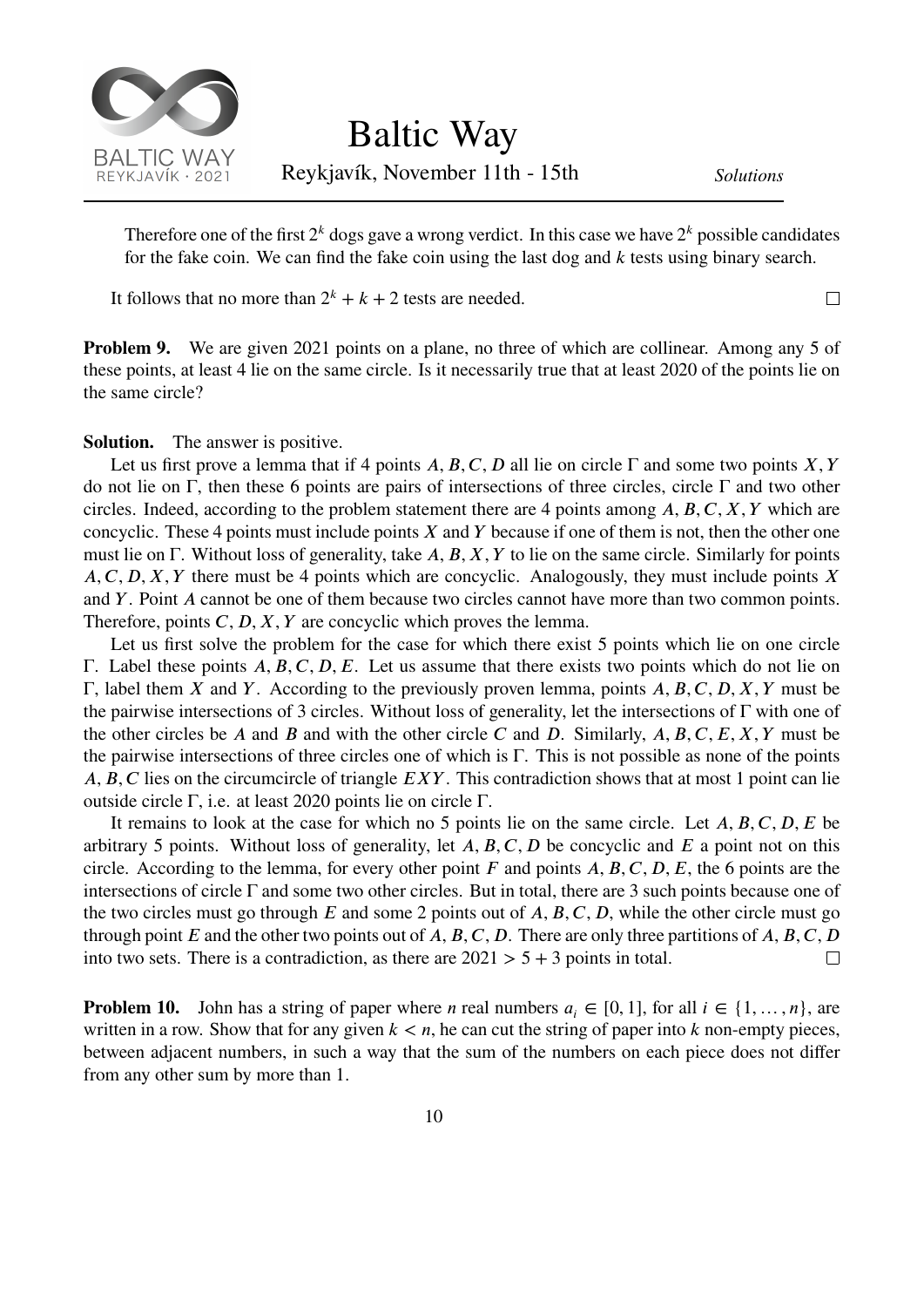

**Solution 1.** Denote the sums on each piece by

$$
S_1 = a_1 + a_2 + \dots + a_{m_1},
$$
  
\n
$$
S_2 = a_{m_1+1} + a_{m_1+2} + \dots + a_{m_2},
$$
  
\n...  
\n
$$
S_k = a_{m_{k-1}+1} + \dots + a_{m_k}.
$$

By abuse of notation  $S_i$  will both denote the set of numbers enclosed by cuts and its sum, the meaning of which must be determined by the context.

We will start the following algorithm. During this algorithm we will move some elements to the neighbouring piece and construct new sequence of pieces  $S^* = (S^*_{\perp})$  $S_1^{\star}, S_2^{\star}, \ldots, S_k^{\star}$ . Empty pieces may appear, but we will consider that case in the end.

- (1) Find  $p \le k$  such that  $S_p$  is the piece with the maximum sum of elements.
- (2) If  $S_p \le \min(S_1, \ldots, S_k) + 1$  we are done.
- (3) If  $S_p > \min(S_1, \ldots, S_k) + 1$ , let  $S_q$  be the pieces with minimum sum of elements nearest to  $S_p$  (ties broken arbitrarily) and let  $S_h$  be the next pieces to  $S_q$  between  $S_p$  and  $S_q$  (it is non empty by the choice of  $S_q$ ). Then either  $p < q$  and then  $h = q - 1$  and we define  $S^*$  by moving the last element from  $S_h = S_{q-1}$  to  $S_q$ , or  $q < p$ , and then  $h = q + 1$  and  $S^*$  is obtained by moving the first element of  $S_h = S_{g+1}$  to  $S_g$ . If  $p = h$  then set  $S = S^*$  and go to step (1). If  $p \neq h$  then set  $S = S^*$  and proceed to step (2).

Note that in step (3) each number  $S_i^*$  $\zeta_i^*$  is at most  $S_p$  and no new piece with sum  $S_p$  is created. Indeed,  $S_h^*$  $\frac{A}{h}$  <  $S_h$   $\leq S_p$ , and for some *j* we have  $S_q^*$  $S_q^* = S_q + a_j \leq S_p$  since  $a_j \in [0, 1]$  and  $S_p >$  $\min(S_1, \ldots, S_k) + 1$ . It is clear also that  $\max(S_1, \ldots, S_k)$  does not increase during the algorithm.

Note also that in step (3) the pieces  $S_h$  may become empty. Then, in the next iteration of the algorithm,  $q = h$  will be chosen since min( $S_1, \ldots, S_k$ ) =  $S_h$  = 0 and in step (3)  $S_h^*$  will become non empty (but one of its neighbours may become empty, etc.).

**Claim:** In the algorithm above, Step (3) is repeated at most  $kn$  times with  $S_n$  being the same maximal pieces in  $S^*$  and in S.

Proof. Let  $s_i$  be the number of elements in *i*-th pieces. Then the number

$$
\sum_{i=1}^k |i - p|s_i
$$

takes positive integral values and is always less than  $kn$ . It is clear that this number decreases during the algorithm.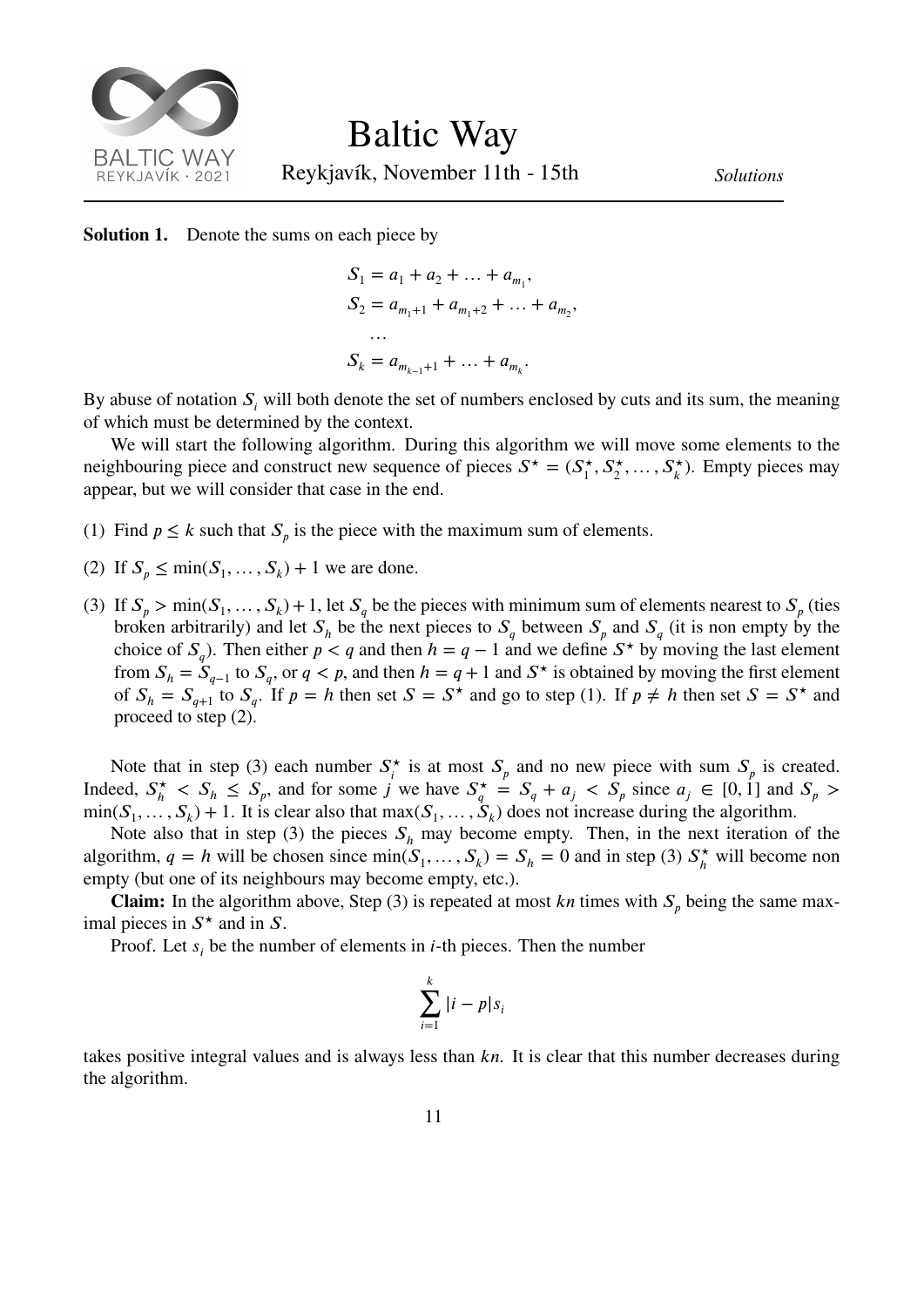

Thus after at most kn iteration of (3), the algorithm decreases the value of  $S_p$  and so goes to (1). Consequently it decreases either the number of pieces with maximal sums or max $(S_1, \ldots, S_k)$ . As there are only finitely many ways to split the sum onto pieces, the algorithm eventually terminates at (2).

When the algorithm teminates, we are left with a sequence  $S = (S_1, S_2, \dots, S_k)$  where the piece  $S_p$  with maximum sum is such that  $S_p \leq \min(S_1, \ldots, S_k) + 1$ . If there is an empty piece  $S_h$  in the sequence, then the sum of any piece is in [0*,* 1]. We can for any empty piece create a cut in any place between numbers where there was not previously a cut, and discard the empty pieces. This is possible since the cuts are  $k \leq n-1$ , and  $n-1$  is the number of places in between numbers. This operation will only possibly decrease the maximum sum, and still all sums will be in [0*,* 1], so all conditions are satisfied.  $\Box$ 

**Solution 2.** This problem can be solved by finding a certain graph having a directed path of length k. For real x let  $(V_x, E_x)$  be a directed graph having vertices  $V_x = \{0, 1, \dots, n\}$ . If  $i, j \in V_x$  we have a

directed edge  $(i, j) \in V_x$  iff  $i \leq j$  and  $\sum_{i=1}^{j}$  $l = i + 1$  $\in [x, x + 1].$ 

Suppose that for some  $x \in \mathbb{R}$  there exist such a graph  $(V_x, E_x)$  such that there exist a path of length k from vertex 0 to vertex n. Let  $0 = v_0, v_1, \dots, v_k = n$  be an path of length k. If we cut the paper string between numbers  $v_i$  and  $v_i + 1$  for  $i \in \{1, ..., k - 1\}$  we have that the sum of the *i*-th part is  $a_{v_{i-1}+1} + \ldots + a_{v_i} \in [x, x+1]$ . In particular the sum of the number of each piece does not differ from the sum of any other piece by more than 1.

It is therefore evident that the statement of the problem is equivalent to the existence of a real  $x$  such that there exists a path of length  $k$  form vertex 0 to vertex  $n$  in graph  $(E_x, V_x)$ .

For a real x let  $s_x$  be the least vertex in  $(V_x, E_x)$  such that there exists a path of length k from 0 to  $s_x$  and let  $t_x$  be the greatest, provided that such a path exists. It is not difficult to prove (by induction on k) that for each vertex  $v \in E_x$  such that  $s_x \le v \le t_x$  there exists a path of length k for 0 to v.

Start with  $x = 0$ . As x increases both  $s_x$  and  $t_x$  increase. As there are only finitely many different sums formed by taking a subset of the  $a_i$ -s it follows that the graph  $(V_x, E_x)$  changes at discrete values of x. It is not hard to see that if the graph makes one change between reals  $x_1 < x_2$  and  $s_{x_1}, s_{x_2}, t_{x_1}, t_{x_2}$ exist then  $s_{x_1} \leq s_{x_2} \leq t_{x_1} \leq t_{x_2}$ .

For  $s = \sum_{n=1}^{n}$  $\sum_{i=1} a_i + 1$  it is clear that there  $(V_s, E_s)$  has no edges. It is not hard to see that as x increases we will eventually find a value for x such that  $(V_x, E_x)$  has a path of length k for 0 to n as desired.  $\Box$ 

**Problem 11.** A point  $P$  lies inside a triangle  $ABC$ . The points  $K$  and  $L$  are the projections of  $P$  onto AB and AC, respectively. The point M lies on the line BC so that  $KM = LM$ , and the point P' is symmetric to P with respect to M. Prove that  $\angle BAP = \angle P'AC$ .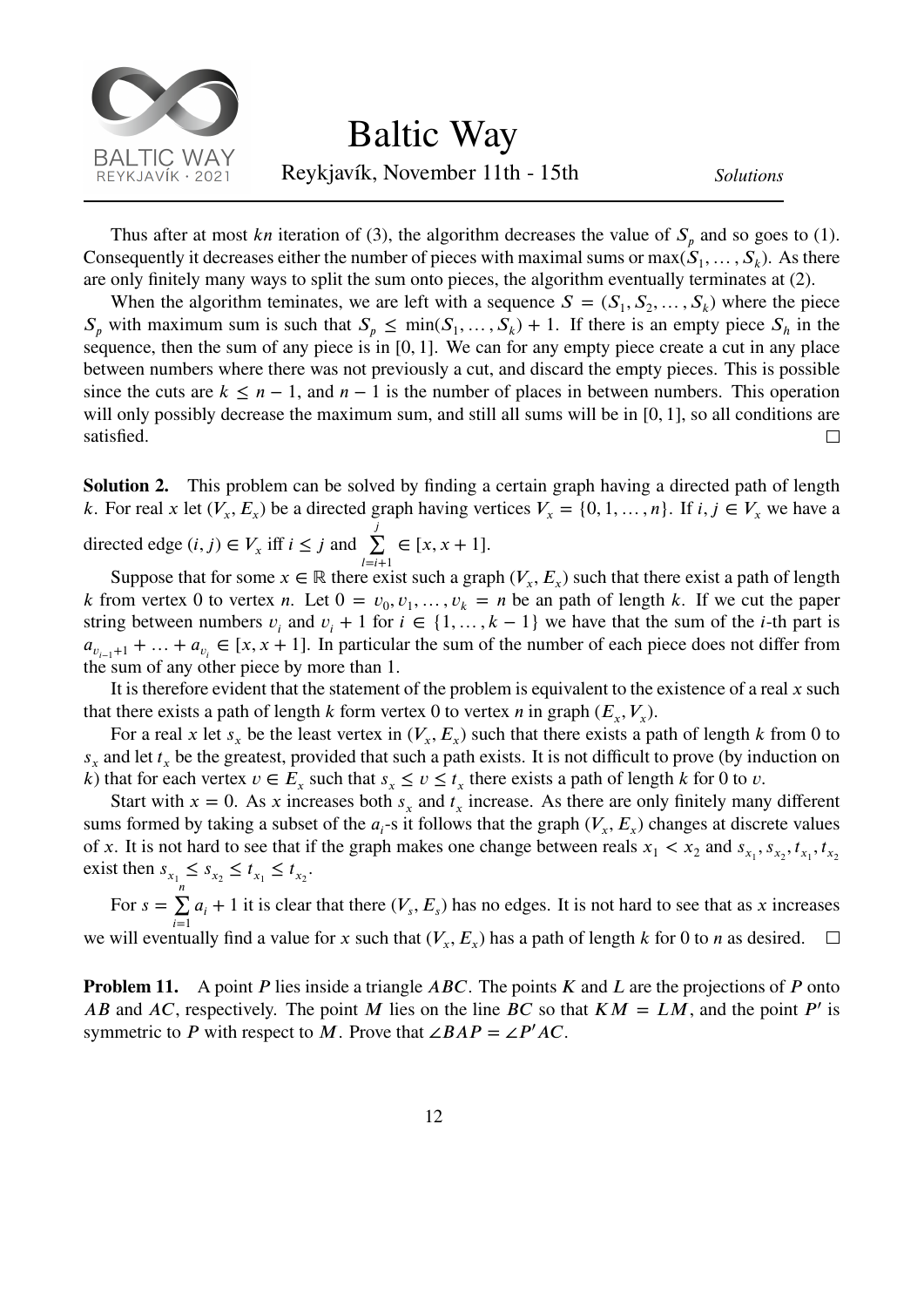<span id="page-12-0"></span>

Baltic Way

Reykjavík, November 11th - 15th *Solutions*



Figure 4

**Solution.** For points *X*, *Y*, *Z*, *X*  $\neq$  *Y* and *Z*  $\neq$  *Y* let rot *XY Z* denote the rotation that takes rotates line  $XY$  to line  $ZY$  modulo half turns. We consider two rotations equivalent one of them is a composition of some translation and the other rotation. It is clear that this is indeed an equivalence relation (as the Euclidean plane is Desarguean).

Let K' and L' be the projections of P' onto AB and AC respectively, as in figure [4](#page-12-0). Let  $\ell$  be the perpendicular line to line AB passing through M. From symmetries it follows that  $L'$  is the refection of L over  $\ell$ . In particular segments ML and ML' are congruent. Similarly segments MK and MK' are congruent. It follows that M is a center of circle passing through  $L, K, L'$  and  $K'$ .

As line  $PL$  is perpendicular to line  $AC$  and line  $PK$  is perpendicular to line  $AB$  it follows that quadrilateral *AKPL* is cyclic. Similarly quadrilateral *AK'PL'* is also cyclic.

From the theorem on inscribed angles in cyclic quadrilaterals it follows that

$$
\text{rot }BAP \equiv \text{rot }KAP \equiv \text{rot }KLP,
$$
  
 
$$
\text{rot }P'AC \equiv \text{rot }P'AL \equiv \text{rot }P'K'L \text{ and}
$$
  
 
$$
\text{rot }KLL' \equiv \text{rot }KK'L'
$$

As ∠PLL' and ∠KK'P' are right it follows that rot  $PLL' \equiv$  rot  $KK'P'$  modulo half turns. Now

$$
rot KLL' \equiv rot KLP + rot PLL' \quad \text{and} \quad rot K K'L' \equiv rot P'K'L + rot K K'P
$$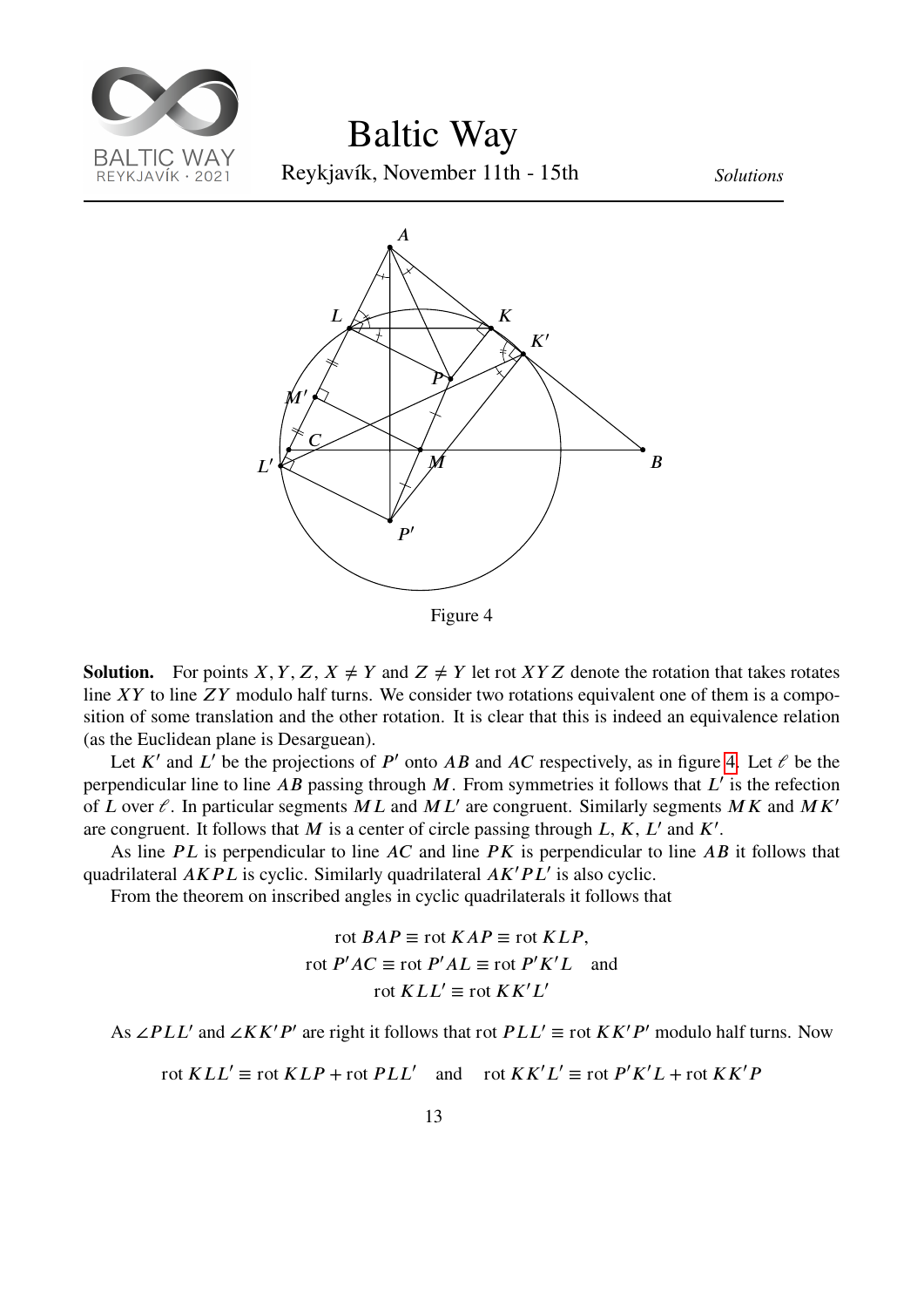

Reykjavík, November 11th - 15th *Solutions*

and rot  $KLL' \equiv \text{rot } K K'L'$  so we decuce that rot  $KLP \equiv \text{rot } P'K'L$ . Putting everything together gives

$$
\operatorname{rot} BAP \equiv \operatorname{rot} P'AL'
$$

which gives the desired result.

**Remark.** This method can be applied to prove the existence of isogonal conjugates in triangles.

**Problem 12.** Let I be the incentre of a triangle  $ABC$ . Let F and G be the projections of A onto the lines  $BI$  and  $CI$ , respectively. Rays  $AF$  and  $AG$  intersect the circumcircles of the triangles  $CFI$  and BGI for the second time at points  $K$  and  $L$ , respectively. Prove that the line  $AI$  bisects the segment  $K_{\perp}$ 

**Solution.** Since ∠*IFK* = 90°, then *IK* is the diameter of the circumcircle of *CFI*, hence also  $\angle ICK = 90^\circ$ . Similarly is IL the diameter of the circumcircle of BGI and  $\angle IBL = 90^\circ$ . Therefore are the lines  $CK$  and  $GL$  parallel, also  $BL$  and  $FK$  are parallel.

<span id="page-13-0"></span>Let the lines  $CK$  and  $BL$  intersect at D, as seen in figure [5.](#page-13-0) From the above we get that  $DKAL$  is a parallelogram. Note that  $D$  is the excenter with respect to the vertex  $A$  of the triangle  $ABC$ , since the lines  $BL$  and  $CK$  are perpendicular to the corresponding internal angle bisectors. The excenter lies on the internal angle bisector  $AI$ , hence  $AI$  bisects the diagonal  $KL$ .



Figure 5

 $\Box$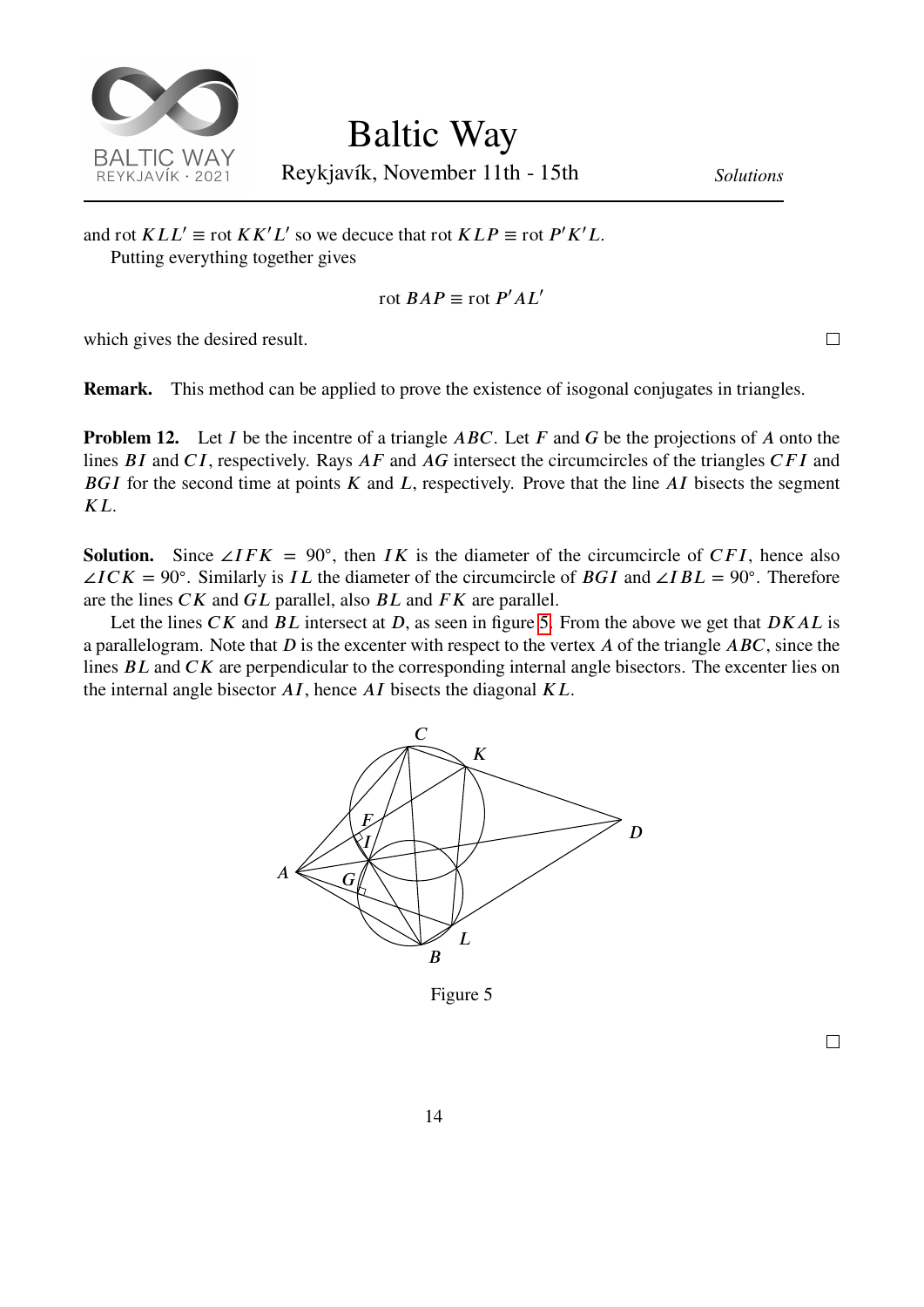

**Problem 13.** Let *D* be the foot of the *A*-altitude of an acute triangle *ABC*. The internal bisector of the angle  $DAC$  intersects  $BC$  at  $K$ . Let  $L$  be the projection of  $K$  onto  $AC$ . Let  $M$  be the intersection point of *BL* and *AD*. Let *P* be the intersection point of *MC* and *DL*. Prove that  $PK \perp AB$ .

**Solution 1.** Let X be a point on BC such that  $LX \perp AB$ , as seen in figure [6](#page-15-0). It is enough to prove that

$$
\frac{DP}{PL} = \frac{DK}{KX}
$$

because then  $PK \parallel LX$  and  $LX \perp AB$ .

Applying Menelaos for triangle *BDL* and transversal *MPC* we get

$$
\frac{DP}{PL} \cdot \frac{LM}{MB} \cdot \frac{BC}{CD} = 1,
$$

and Menelaus for triangle  $BLC$  and transversal  $AMD$  gives

$$
\frac{BM}{ML} \cdot \frac{LA}{AC} \cdot \frac{CD}{DB} = 1.
$$

Multiplying these two equalities yields

$$
\frac{DP \cdot BC \cdot AL}{PL \cdot BD \cdot AC} = 1.
$$

Note, however, that  $AL = AD = AC \sin \gamma$ ,  $BD = AB \cos \beta$ , and, by the sine rule,  $\frac{AB}{BC} = \frac{\sin \gamma}{\sin a}$  $\frac{\sin \gamma}{\sin \alpha}$ , where  $\alpha = \angle BAC$ ,  $\beta = \angle CBA$  and  $\gamma = \angle ACB$ . Therefore

$$
\frac{DP}{PL} = \frac{BD \cdot AC}{BC \cdot AL} = \frac{AB \cos \beta \cdot AC}{BC \cdot AC \sin \gamma} = \frac{\sin \gamma \cos \beta}{\sin \alpha \sin \gamma} = \frac{\cos \beta}{\sin \alpha}.
$$

On the other hand, since  $DK = KL$ ,  $\angle K LX = \pi - \alpha$ , and  $\angle LXK = \frac{\pi}{2}$  $\frac{\pi}{2} - \beta$ , we have by the sine rule

$$
\frac{DK}{KX} = \frac{LK}{KX} = \frac{\sin(\frac{\pi}{2} - \beta)}{\sin(\pi - \alpha)} = \frac{\cos\beta}{\sin\alpha}.
$$

Therefore

$$
\frac{DP}{PL} = \frac{\cos \beta}{\sin \alpha} = \frac{DK}{KX}
$$

which finishes the proof.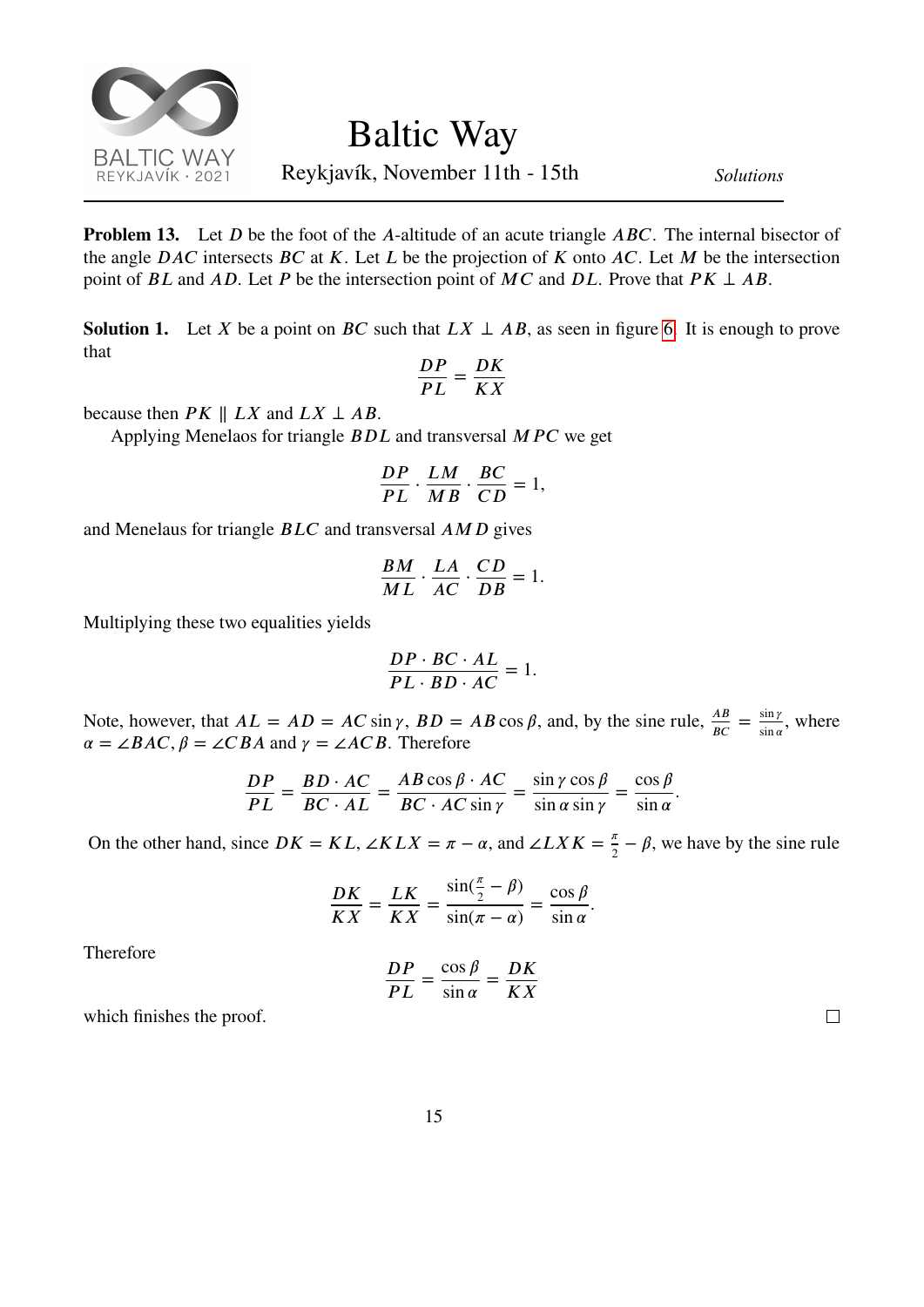<span id="page-15-0"></span>

Figure 6

**Solution 2.** Let  $\omega$  be the circle with center K an radius KD, as in figure [7](#page-16-0). Then  $\omega$  is tangent to AD and AL. Let BC intersect  $\omega$  at D and Q. Let BM intersect  $\omega$  at L and R. Let QP intersect BL at S.

Cross-ratio chasing gives, through the projections  $BL \to D$ -pencil  $\to \omega \to L$ -pencil  $\to BC \to P$ pencil  $\rightarrow BL$ ,

$$
(L, R; M, B) = (DL, DR; DM, DB) = (L, R; D, Q) = (LC, LB; LD, LQ)
$$
  
= (C, B; D, Q) = (PC, PB; PD, PQ) = (M, B; L, S) = (L, S; M, B),

therefore  $R = S$ .

It is clear now that P lies on the polar lines of both A and B with respect to  $\omega$ , therefore AB is the polar line of *P*. This implies that  $PK \perp AB$ .

 $\Box$ 

**Problem 14.** Let  $ABC$  be a triangle with circumcircle  $\Gamma$  and circumcentre O. Denote by M the midpoint of BC. The point D is the reflection of A over BC, and the point E is the intersection of  $\Gamma$ and the ray  $MD$ . Let S be the circumcentre of the triangle  $ADE$ . Prove that the points A, E, M, O, and  $S$  lie on the same circle.

**Solution.** First we prove that  $A, M, E, S$  are concyclic. Note that  $BC$  is the perpendicular bisector of  $AD$ , so  $S$  lies on  $BC$ . Let  $X$  be the intersection of  $AD$  and  $BC$  as in figure [8](#page-17-0). Then, using directed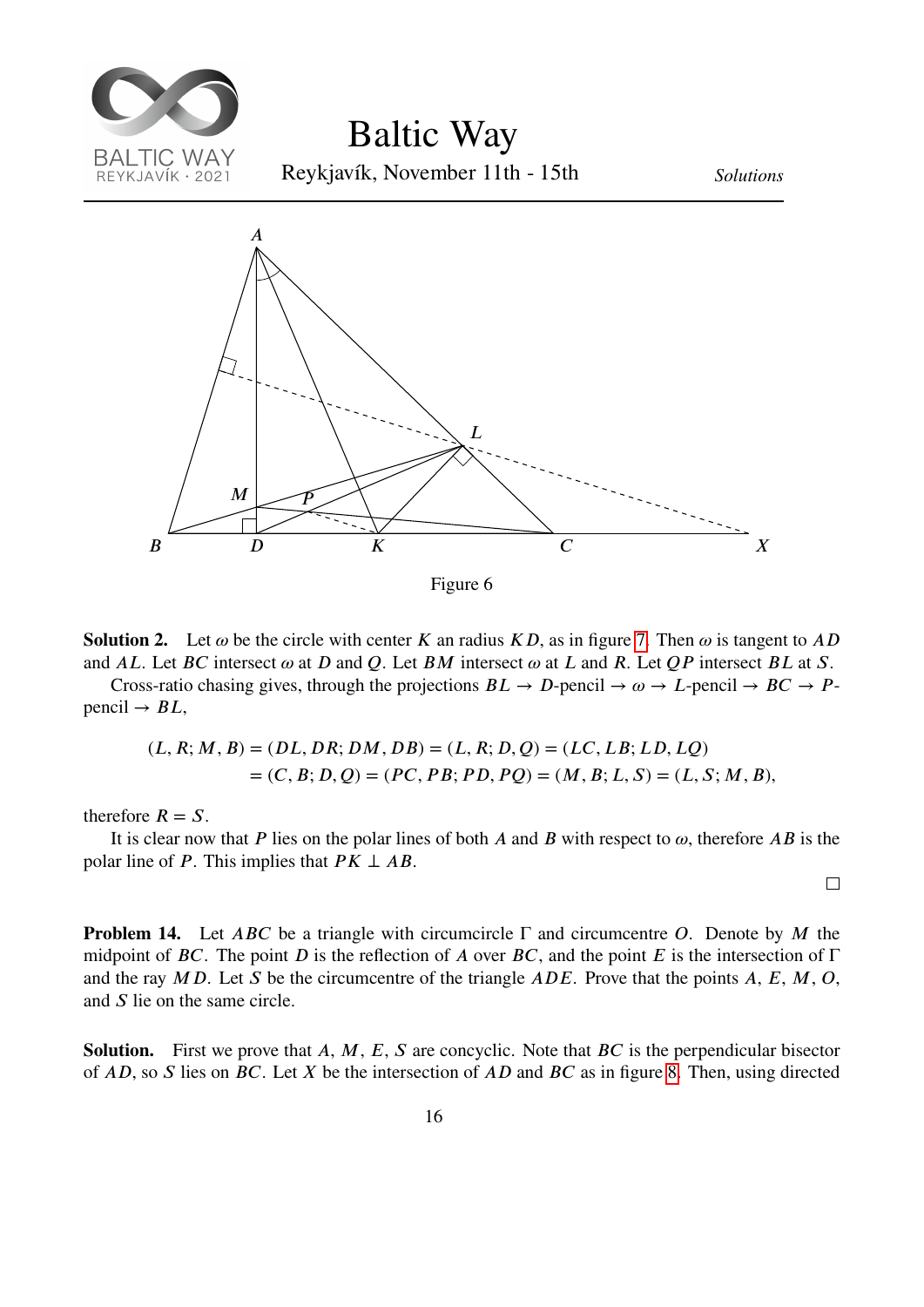

<span id="page-16-0"></span>

Figure 7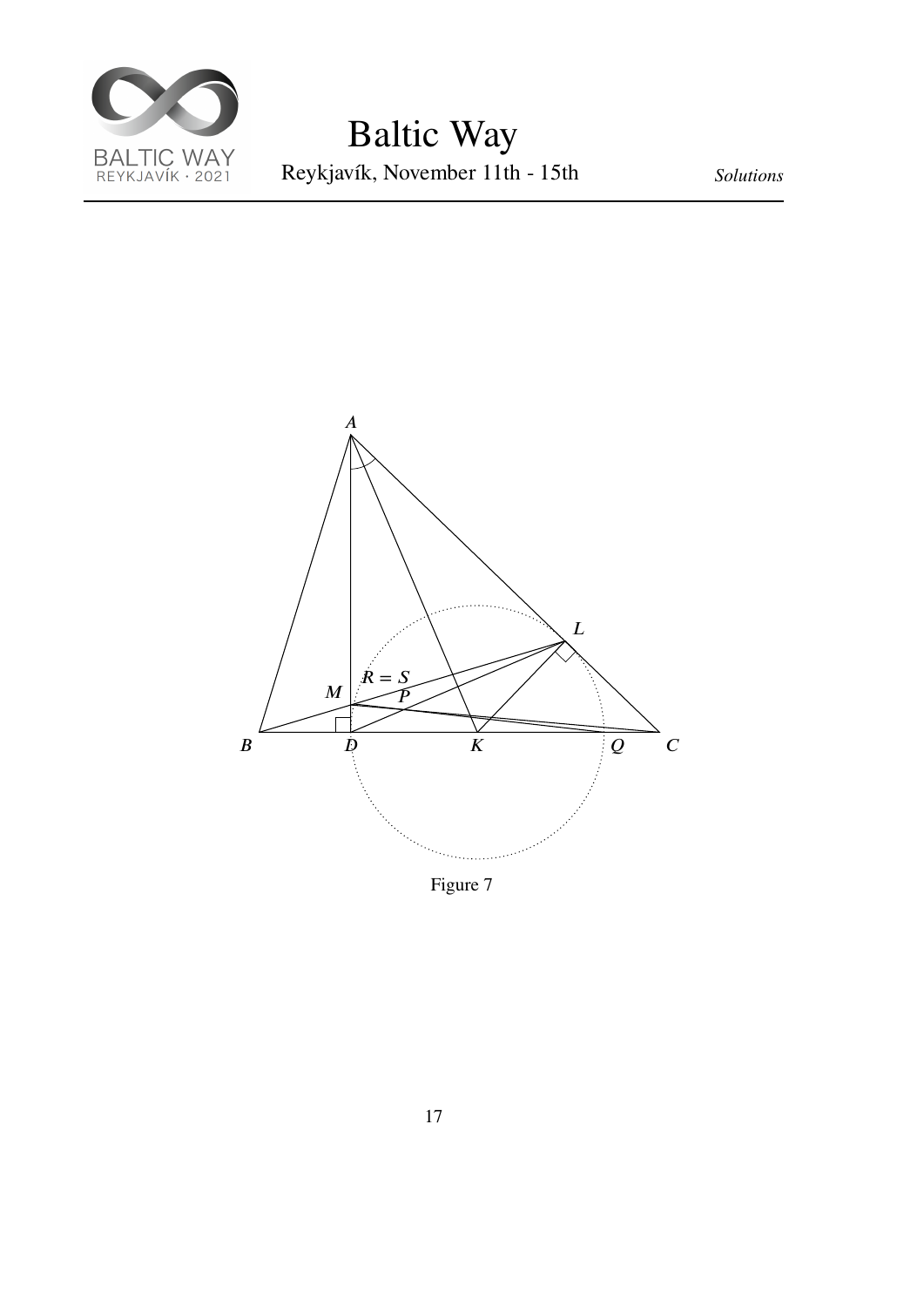

Reykjavík, November 11th - 15th *Solutions*

angles,

$$
\angle EMS = \angle DMX
$$
  
= 90<sup>°</sup> - \angle XDM  
= 90<sup>°</sup> - \angle ADE  
= \angle SEA  
= \angle EAS,

so  $AMES$  is cyclic as claimed.

Now we prove that  $A, M, E, O$  are concyclic. Let  $F$  be the reflection of  $D$  over  $M$ . Then  $F$  lies on the same side of *BC* as *A* and satisfies  $FCB \cong DBC \cong ABC$ , so *F* must be the point such that  $AFCB$  is an isosceles trapezoid. In particular,  $F$  lies on  $\Gamma$ . Consequently,

 $\angle OAE = 90^\circ - \angle EFA = 90^\circ - \angle EMB = \angle OMB + \angle BME = \angle OME,$ 

so  $AMEO$  is also cyclic as claimed.

<span id="page-17-0"></span>Thus  $A, E, M, O, S$  are concyclic, as desired.

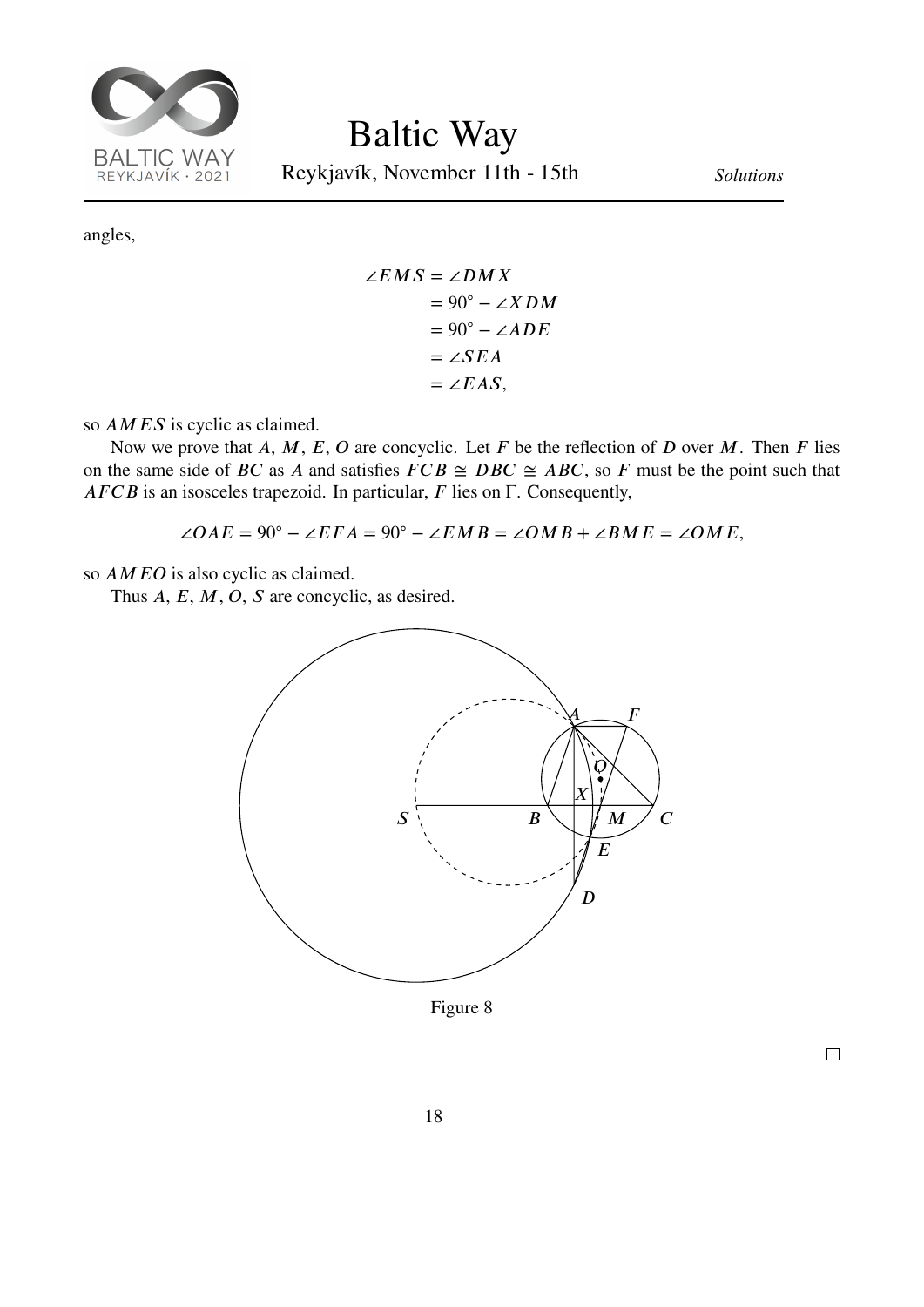

Reykjavík, November 11th - 15th *Solutions*

**Problem 15.** For which positive integers  $n \geq 4$  does there exist a convex *n*-gon with side lengths 1*,* 2*,*… *,*  (in some order) and with all of its sides tangent to the same circle?

**Solution.** It exists if  $n = 4k$  or  $n = 4k + 1$  where k is a positive integer.

Let us consider *n*-gon  $P_1 P_2 ... P_n$ . Tangent points of the inscribed circle divide each of its sides in two segments. Lengths of these segments that has a common vertex  $P_i$  are equal. Denote the length of tangent segments that originate at point  $P_i$  by  $A_i$ . It means that side lengths of the *n*-gon can be expressed as  $P_i P_{i+1} = A_i + A_{i+1}$  for all  $i = 1, 2, ..., n$  where we consider points cyclically  $(P_{n+1} = P_1)$ and  $A_{n+1} = A_1$ ).

We can show that the converse is true as well. That is, if we can find  $n$  positive real numbers  $A_i$ ,  $i = 1, 2, ..., n$  such that the sequence  $(A_1 + A_2, A_2 + A_3, ..., A_n + A_1)$  is a permutation of  $(1, 2, ..., n)$ then there is a circumscribed polygon  $P_1P_2...P_n$  with side lengths 1, 2, ..., *n*.

To show this we start with a circle of arbitrary radius R and construct points  $P_1, P_2, \ldots, P_n$  outside this circle so that the length of the tangent segments from  $P_i$  to the circle are of length  $A_i$  and the "right" tangent segment from  $P_i$  touches the circle at the same point as the "left" tangent segment from  $P_{i-1}$ .

Now we almost have the *n*-gon except that possibly the "right" tangent point of  $P_1$  does not match the "left" touching point of  $P_n$ . This can be easily fixed by adjusting the radius R of the circle, using continuity.

Now we solve the problem by considering 4 cases:

(i) First let's consider the case when  $n = 4k$ . In this case such circumscribed *n*-gon exists. The 4k segments  $A_i$  can be of lengths

$$
A_1 = \frac{1}{2}, A_2 = \frac{1}{2}, A_3 = \frac{3}{2}, A_4 = \frac{3}{2}, \dots, A_{2k-1} = \frac{2k-1}{2}, A_{2k} = \frac{2k-1}{2},
$$
  

$$
A_{2k+1} = \frac{2k+1}{2}, A_{2k+2} = \frac{6k-1}{2}, A_{2k+3} = \frac{2k-1}{2}, A_{2k+4} = \frac{6k-3}{2}, \dots,
$$
  

$$
A_{4k-1} = \frac{3}{2}, A_{4k} = \frac{4k+1}{2}.
$$

One can see that the values of the sums of the consecutive elements  $A_1 + A_2, A_2 + A_3, \ldots, A_{4k-1}$  $A_{4k}$ ,  $A_{4k} + A_{4k+1}$  are exactly 1, 2, …, 2k, 4k, 4k – 1, …, 2k + 1, respectively.

(ii) In the case  $n = 4k + 1$  the construction is similar, we can choose  $4k + 1$  segments of length

$$
A_1 = \frac{1}{2}, \quad A_2 = \frac{1}{2}, \quad A_3 = \frac{5}{2}, \quad A_4 = \frac{5}{2}, \dots,
$$
  

$$
A_{2k+1} = \frac{4k+1}{2}, \quad A_{2k+2} = \frac{4k+1}{2}, \quad A_{2k+3} = \frac{4k-1}{2},
$$
  

$$
A_{2k+4} = \frac{4k-3}{2}, \quad A_{2k+5} = \frac{4k-5}{2}, \quad \dots, A_{4k+1} = \frac{3}{2}.
$$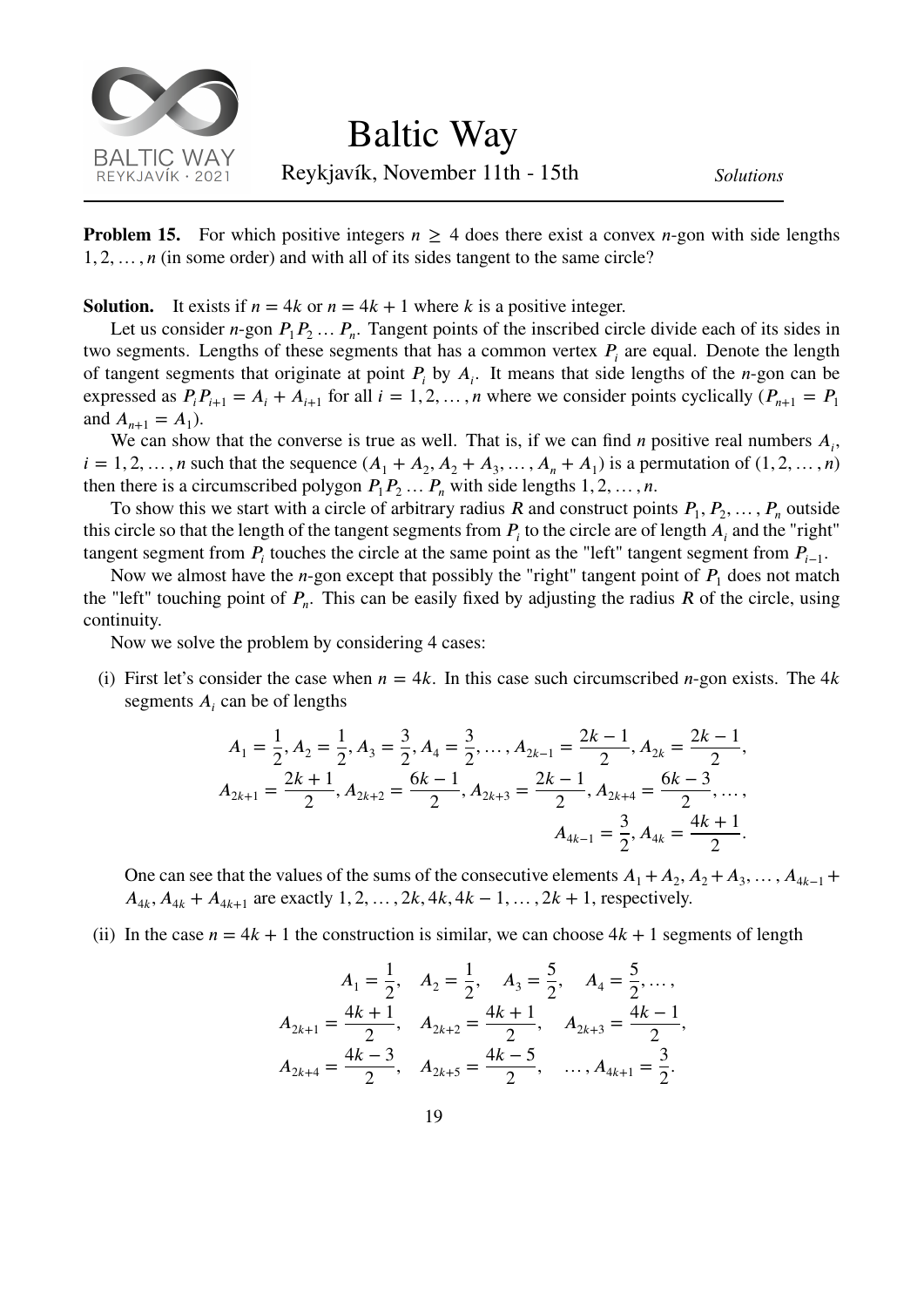

In this case the values of the sums of consecutive elements  $A_1 + A_2$ ,  $A_2 + A_3$ , ...,  $A_{4k-1} + A_{4k}$ ,  $A_{4k} + A_{4k+1}$  are 1, 3, 5, …, 4k + 1, 4k, 4k – 2, …, 2, respectively.

- (iii) In case when  $n = 4k + 2$  such a polygon does not exist. To prove this we note that in case if the number of the sides of the circumscribed polygon is even then the sum of the odd numbered sides is equal to the sum of the even numbered sides. It is evident as two segments of equal length that originate from the same vertex contribute to different sums. But the total sum of the side lengths is an odd number what means that it is impossible to split the sides on two parts with equal sum of lengths.
- (iv) In case  $n = 4k + 3$  such a polygon also does not exist. In this case we can express  $A_1$  as

$$
A_1 = (A_1 + A_2 + ... + A_n) - (A_2 + A_3) - (A_4 + A_5) - ... - (A_{4k+2} + A_{4k+3}) =
$$
  
=  $\frac{P_1 P_2 + P_2 P_3 + ... + P_{4k+3} P_1}{2} - P_2 P_3 - P_4 P_5 - ... - P_{4k+2} P_{4k+3}$ 

As the sum of the length of the sides is an even number then we conclude that  $A_1$  is a positive integer. The same is true for all  $A_2, A_3, \ldots$  as well. But now we have a contradiction as the side of length 1 cannot be split in two parts, each of which has positive integer length.

 $\Box$ 

**Problem 16.** Show that no non-zero integers  $a, b, x, y$  satisfy

$$
\begin{cases} ax - by = 16, \\ ay + bx = 1. \end{cases}
$$

**Solution.** If we use the Diophantus sum of squares equality

$$
(ax - by)^2 + (ay + bx)^2 = (a^2 + b^2)(x^2 + y^2)
$$

then we can see that for a system

$$
\begin{cases} ax - by = s \\ ay + bx = t \end{cases}
$$

to have a solution in positive integers the number  $s^2 + t^2$  must be a composite number.

The number corresponding to the equation,  $16^2 + 1^2 = 257$ , is a prime number. This shows that no solution can exist in non-zero integers, as it would give a factorisation of the prime with each factor *>* 1.  $\Box$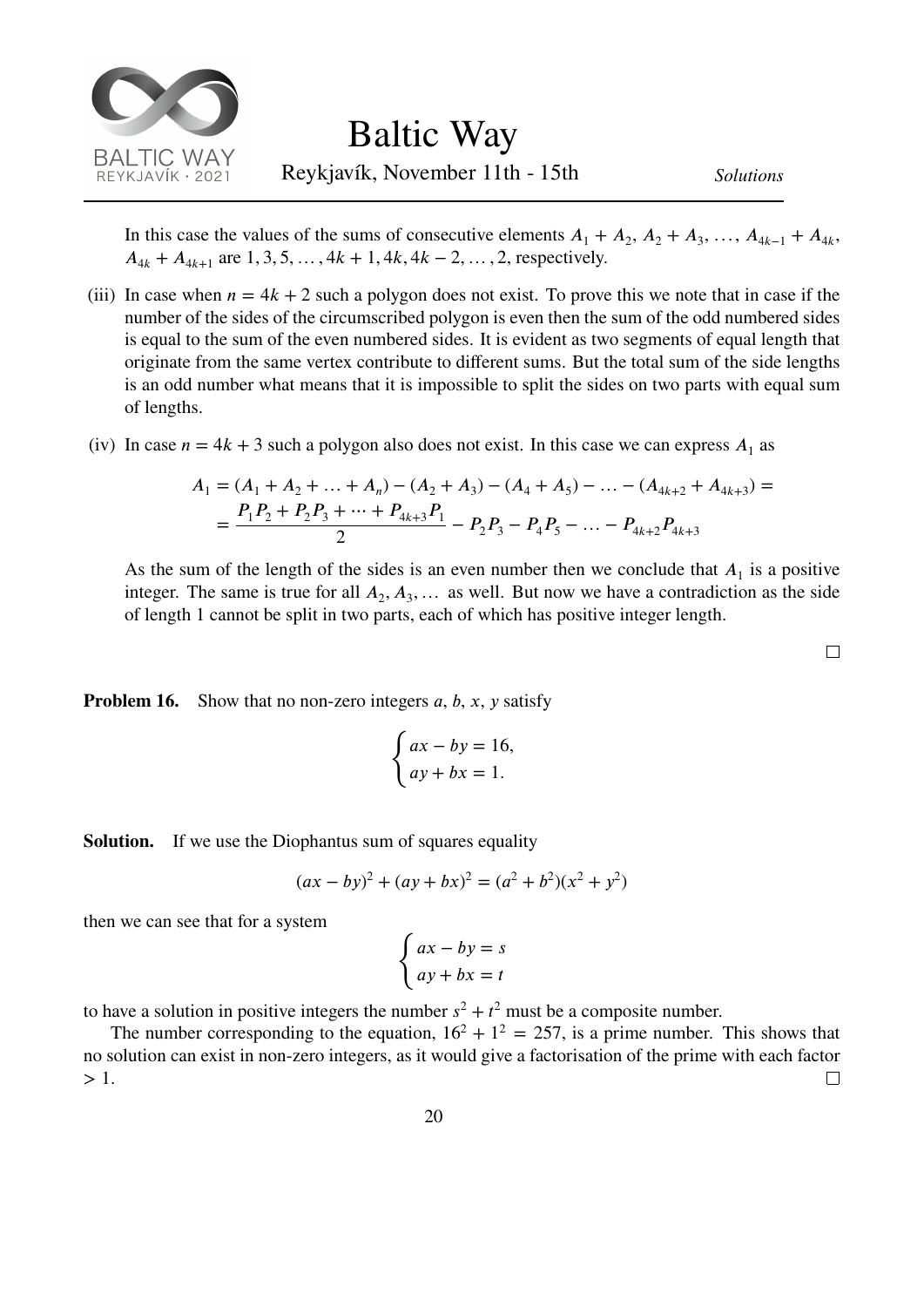

Reykjavík, November 11th - 15th *Solutions*

**Remark.** Note that  $(a + bi)(x + yi) = (ax - by) + (ay + bx)i$ . Finding a solution to the system of equations is therefore equivalent to finding a factorization of  $s + ti$  in Gaussian integers  $\mathbb{Z}[i]$  with non-negative real and imaginary component. It is known that the Gaussian integers form a Euclidean domain and hence a unique factorization domain. The form for primes in  $\mathbb{Z}[i]$  has been thoroughly studied.

**Problem 17.** Distinct positive integers *a*, *b*, *c*, *d* satisfy

 $\overline{a}$  $\overline{a}$  $\overline{ }$ ⎨  $\overline{a}$  $\overline{a}$  $\overline{a}$  $a \mid b^2 + c^2 + d^2$ ,  $b \mid a^2 + c^2 + d^2$ ,  $c \mid a^2 + b^2 + d^2$ ,  $d | a^2 + b^2 + c^2,$ 

and none of them is larger than the product of the three others. What is the largest possible number of primes among them?

**Solution.** At first we note that the given condition is equivalent to a, b, c,  $d|a^2 + b^2 + c^2 + d^2$ .

It is possible that three of the given numbers are primes, for example for  $a = 2$ ,  $b = 3$ ,  $c = 13$ and  $d = 26$ . In this case  $2^2 + 3^2 + 13^2 + 26^2 = 13 \cdot 66$  which is divisible by all four given numbers. Furthermore we will show that it is impossible that all four of them are primes.

Let us assume that a, b, c and d are primes. As the sum  $a^2 + b^2 + c^2 + d^2$  is divisible by each of them then it is divisible also by their product  $abcd$ . If one of the primes is equal to 2, then we obtain a contradiction: the sum of four squares is odd, but its divisor *abcd* is even. Therefore all four primes are odd, and  $a^2 + b^2 + c^2 + d^2 = 0$  (mod 4). Hence  $a^2 + b^2 + c^2 + d^2$  is divisible by 4abcd which leads to a contradiction as it is easy to see that  $a^2 + b^2 + c^2 + d^2 < 4abcd$ . Indeed, this is equivalent to

$$
\frac{a}{bcd} + \frac{b}{acd} + \frac{c}{abd} + \frac{d}{abc} < 4
$$

which is true as none of the numbers exceed the product of three three other and equality can hold only for the largest of the four.  $\Box$ 

**Problem 18.** Find all integer triples  $(a, b, c)$  satisfying the equation

$$
5a^2 + 9b^2 = 13c^2.
$$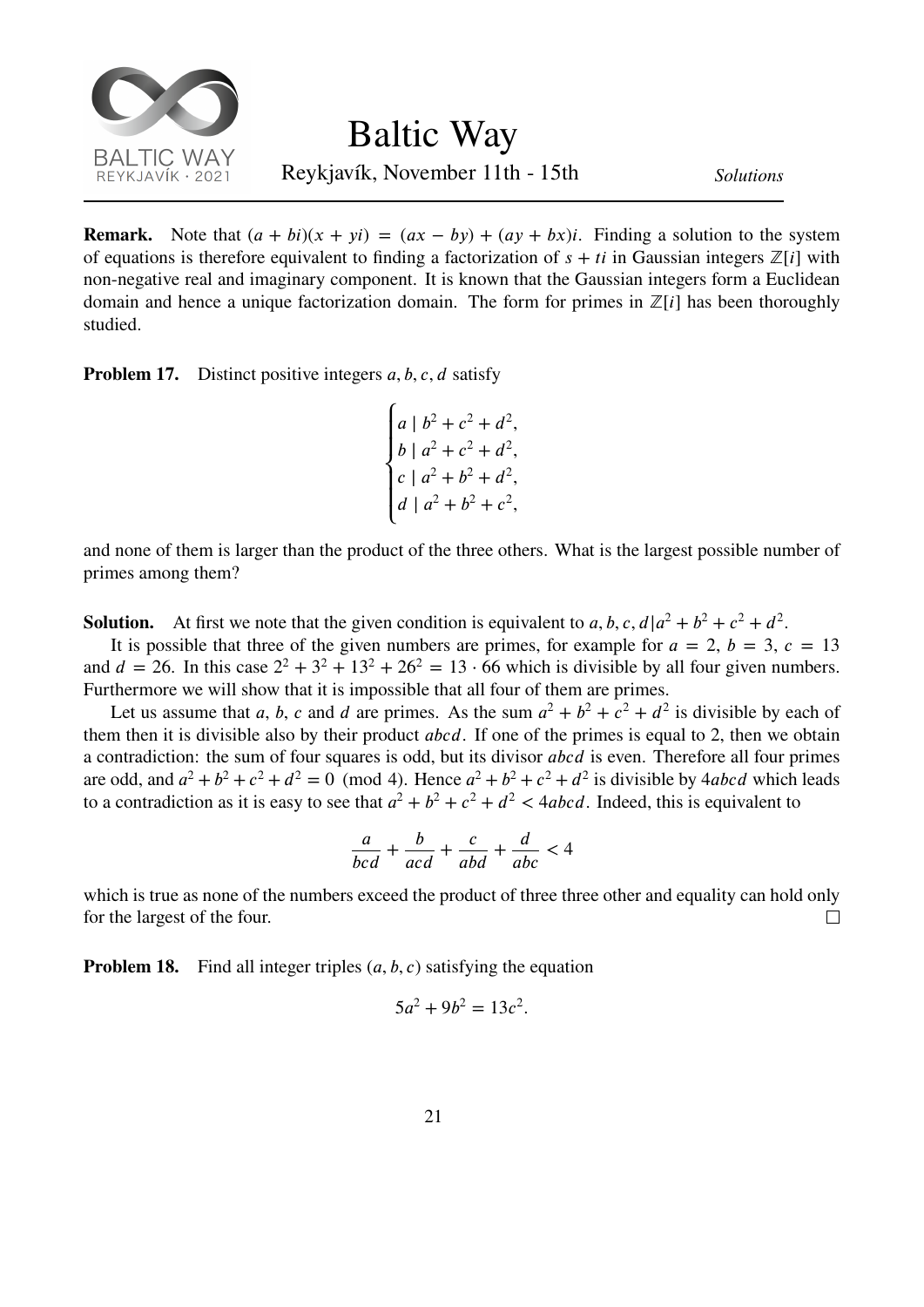

Reykjavík, November 11th - 15th *Solutions*

**Solution.** Observe that  $(a, b, c) = (0, 0, 0)$  is a solution. Assume that the equation has a solution  $(a_0, b_0, c_0) \neq (0, 0, 0)$ . Let  $d = \gcd(a_0, b_0, c_0) > 0$ . Let  $(a, b, c) = (a_0/d, b_0/d, c_0/d)$ . Then  $\gcd(a, b, c)$  $= 1$ . From  $5a_0^2 + 9b_0^2 = 13c_0^2$  it follows that:

$$
5a^2 + 9b^2 = 5\left(\frac{a_0}{d}\right)^2 + 9\left(\frac{b_0}{d}\right)^2 = \frac{5a_0^2 + 9b_0^2}{d^2} = \frac{13c_0^2}{d^2} = 13\left(\frac{c_0}{d}\right)^2 = 13c^2
$$

hence  $(a, b, c)$  is also a solution.

As  $(a_0, b_0, c_0) \neq (0, 0, 0)$  it follows that  $(a, b, c) \neq (0, 0, 0)$ . Consider the equation modulo 5. It follows that  $4b^2 \equiv 5a^2 + 9b^2 = 13c^2 \equiv 3c^2 \pmod{5}$ , that is  $4b^2 \equiv 3c^2 \pmod{5}$ . Multiplying by 4 gives:

$$
b^2 \equiv 16b^2 = 4 \cdot 4b^2 \equiv 4 \cdot 3c^2 = 12c^2 \equiv 2 \cdot c^2 \pmod{5}
$$

If  $5|c$  then  $2c^2 \equiv 2 \cdot 0^2 = 0 \pmod{5}$  and therefore  $a^2 \equiv 0 \pmod{5}$ , that is  $5|b^2$ . As 5 is prime it follows that 5|b. Hence 5 divides b and c. It follows that  $5^2$ |13 $c^2 - 9b^2 = 5a^2$ . Consequently 5 divides  $a^2$ . As 5 is prime, 5|*a*. This means that 5 divides *a*, *b* and *c* contradicting the fact that  $gcd(a, b, c) = 1$ . We conclude that  $5/c$  does not hold.

As  $5/c$  does not hold and 5 is a prime it follows that c and 5 are relative prime. Therefore there exists  $x \in \mathbb{Z}$  such that  $c \cdot x \equiv 1 \pmod{5}$ . Multiplying by  $x^2$  gives:

$$
(b \cdot x)^2 = b^2 \cdot x^2 \equiv 2 \cdot c^2 \cdot x^2 = 2 \cdot (c \cdot x)^2 \equiv 2 \cdot 1^2 = 2 \pmod{5}
$$

That is  $y^2 \equiv 2 \pmod{5}$  where  $y = b \cdot x$ . As  $y^2 \equiv 2 \pmod{5}$  it follows that y and 5 are relative prime. By Fermat's little theorem it follows that  $y^4 \equiv 1 \pmod{5}$ . Hence:

$$
1 \equiv y^4 = (y^2)^2 \equiv 2^2 = 4 \pmod{5}
$$

but  $1 \neq 4 \pmod{5}$  so we have a contradiction. We conclude that the equation  $5a^2 + 9b^2 = 13c^2$  has no solution besides the solution  $(a, b, c) = (0, 0, 0)$ .  $\Box$ 

**Problem 19.** Find all polynomials  $p$  with integer coefficients such that the number  $p(a) - p(b)$  is divisible by  $a + b$  for all integers a, b, provided that  $a + b \neq 0$ .

**Solution.** The polynomials we are looking for are those whose every odd-degree term has zero coefficient.

Let  $P(x) = P_0(x) + P_1(x)$ , where  $P_0$  and  $P_1$  are polynomials whose all non-zero terms have either even or odd degree, respectively.

Then we can write  $P_0(x) = Q(x^2)$ , where polynomial Q is obtained from polynomial  $P_0$  by dividing degrees of all non-zero terms by 2. Now, for any integers a, b the number  $P_0(a) - P_0(b) = Q(a^2) - Q(b^2)$